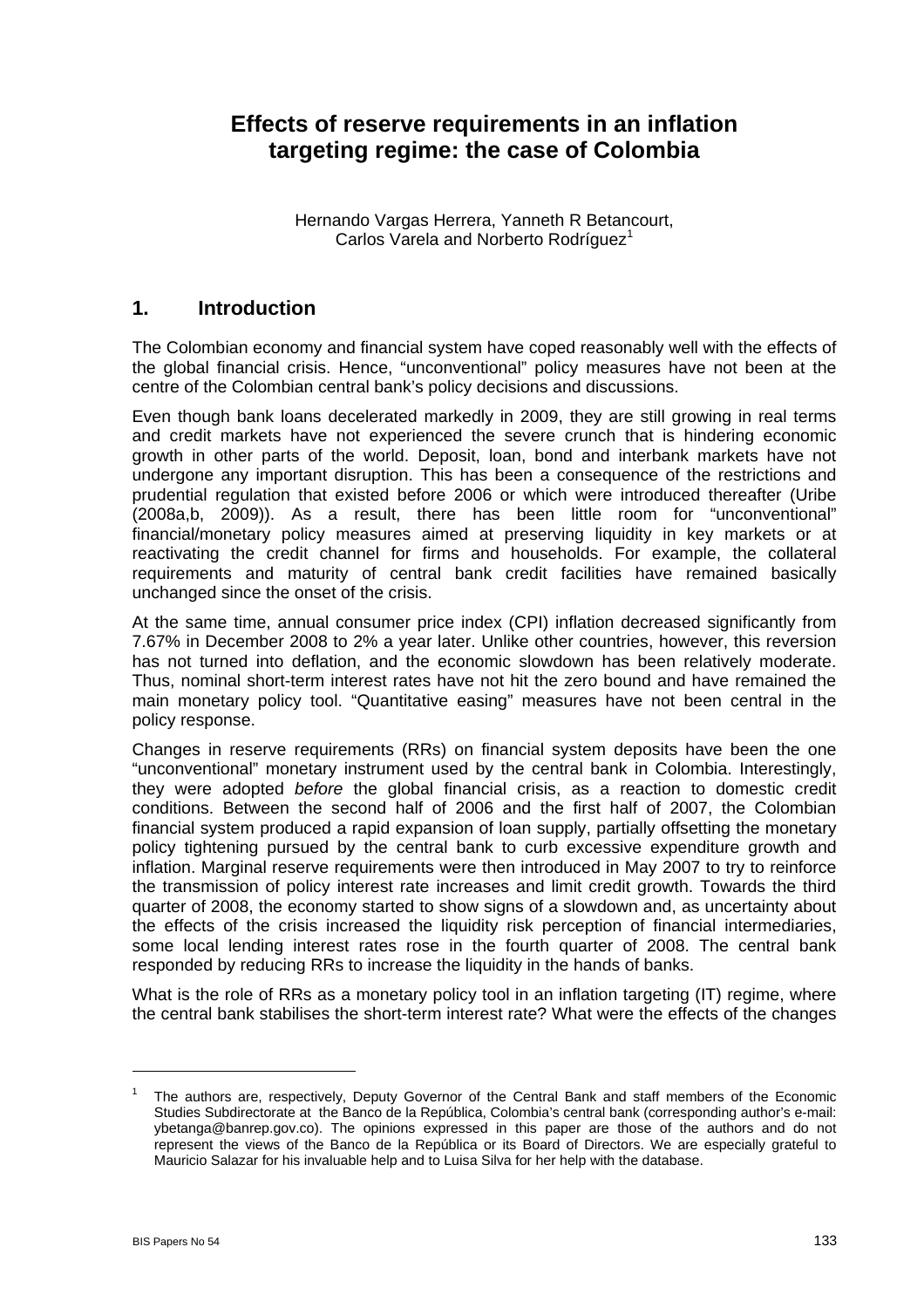in RRs on the transmission of policy rate movements? Were the changes in RRs effective in achieving the objectives that motivated them? This paper attempts to answer such questions. The next section provides the rationale for the use of RRs as a monetary policy instrument in an IT regime, both theoretically and in the context of the Colombian economy over the past three years. The effects of RR changes are empirically examined in the third section. The final section concludes.

### **2. The rationale for reserve requirements as a monetary policy tool in an inflation targeting regime**

### **a. Events in Colombian credit markets**

Following a prolonged decline in sovereign risk premia and inflation, local government bond long interest rates fell significantly between 2003 and 2005 (Graph 1). Colombian financial intermediaries had steadily increased their share of local public bonds in total assets since 2003 (Graph 2) and had benefited substantially from the rising trend in public bond prices. By the first quarter of 2006, bond holdings represented around a third of banks' assets, implying a large exposure to unhedged market risk (Vargas et al (2006)). These institutions sustained large losses in the second quarter of 2006, when a spike in global risk aversion caused a drop in the price of domestic public bonds.

In response, financial intermediaries reduced their exposure to market risk and abruptly shifted their asset portfolios away from government bonds and into loans to firms and households (Graph 2). In doing so, they delayed or offset the tightening of monetary policy that the central bank had started in April 2006 to slow aggregate expenditure and prevent emerging inflationary pressures (Graph 3). While policy interest rates increased throughout 2006 and in the first quarter of 2007, consumer, commercial and mortgage lending rates dropped or remained stable (Graphs 4 and 5). Only short-term commercial bank treasury rates and prime lending rates increased along with the policy interest rate (Graph 6).

At the same time, average financial system credit real growth rates jumped from 15.2% in the first half of 2006 to 25.3% in the second semester of 2006 and 26.3% in the first half of 2007 (Graph 7). The behaviour of prices and quantities in the loan markets suggested the effect of a supply shock generated by the shift in the bank asset portfolio. The near one-year delay in the transmission of policy rate hikes (Graphs 4 and 5) and the abrupt jump of loan growth raised concerns in the central bank about both price and financial stability. There was also apprehension about the quality of the new loans, especially in the consumer credit segment  $(Graph 8)<sup>2</sup>$ 

Hence, it was deemed crucial to intervene in the credit markets to prevent excessive leverage of the private sector and control the credit risk of the financial system. Loan provisioning requirements were increased by the Financial Superintendency,<sup>3</sup> while the

 $\overline{a}$ 

<sup>2</sup> Consumer credit growth rates went from 29.4% on average in the second half of 2005 to 37.5% in the first half of 2006, 42.2% in the second half of 2006 and 39.5% in the first half of 2007.

<sup>3</sup> A system to manage commercial loan credit risk (SARC) was introduced by the Financial Superintendency in July 2007. This system determines the loan provisioning requirements for commercial loans depending on each loan's risk qualification. Since higher provisions were foreseen before implementation, the Superintendency required a gradual upward adjustment in provisions prior to the formal introduction of SARC. Something similar occurred with the adoption of an analogous system for consumer credit. The system was formally introduced in July 2008, but provisioning requirements were raised from June 2007.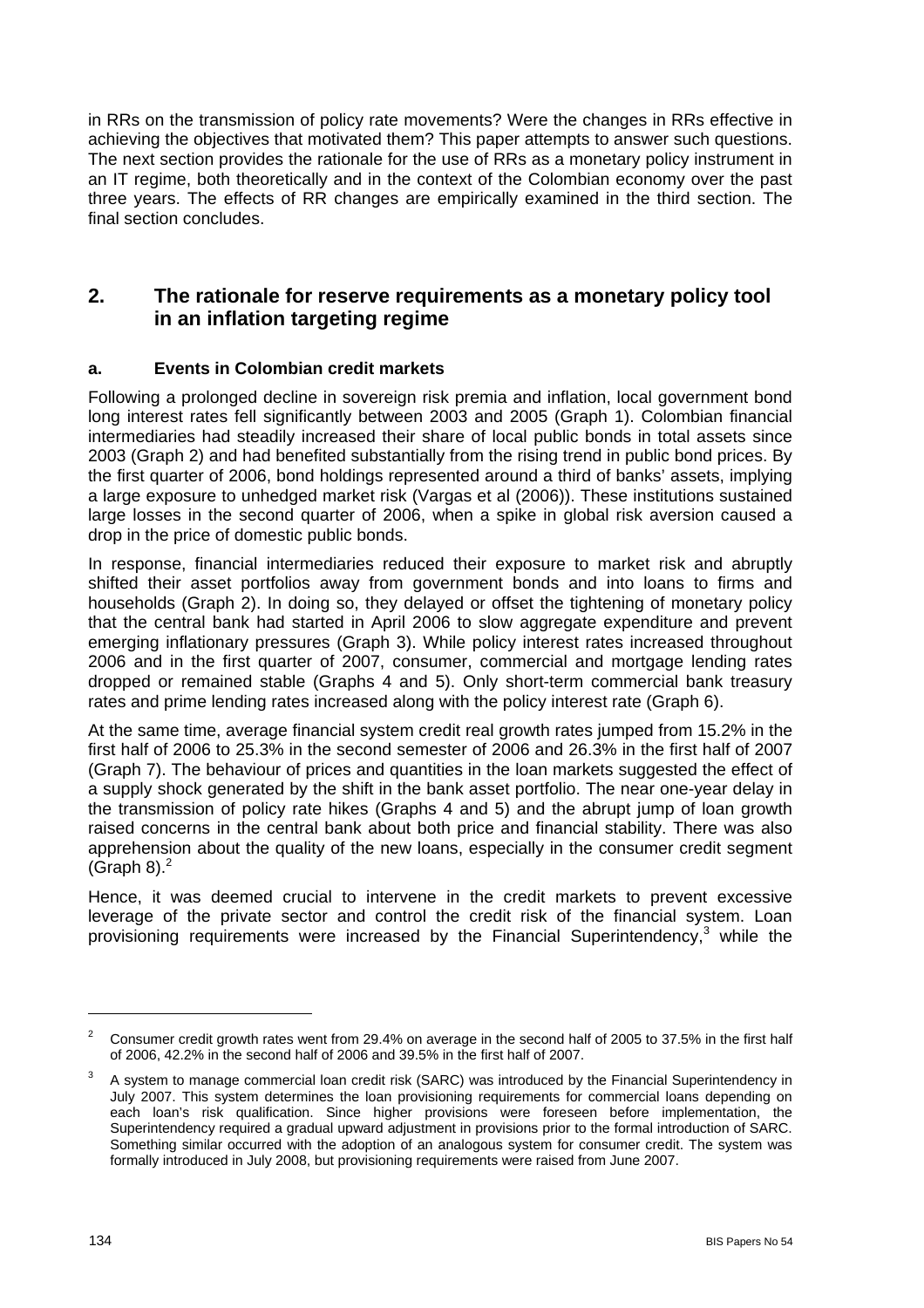central bank introduced marginal RRs on domestic deposits in May 2007 (Table 1). RRs on foreign indebtedness were reactivated as a complementary measure.

In June 2007, RRs and their remuneration were again modified to combine savings accounts and sight deposits in one group.<sup>4</sup> The rationale was that the distinction between these types of deposits in terms of liquidity had been blurred, so their RRs should be levelled as well. A year later, the central bank changed the RRs again in order to sterilise part of the monetary expansion caused by a programme of international reserve purchases. This time, the marginal RRs were eliminated, but the average levels were increased (Table 1).

In the last quarter of 2008, following the failure of Lehman Brothers, commercial bank treasury interest rates and prime lending rates rose (Graph 9). Interestingly, in the same period, longer maturity loan rates (consumer and commercial) did not increase (Graph 10), suggesting that, at that time, financial intermediaries were mostly concerned about liquidity and not credit risk. A bank liquidity gap indicator shows a slight deterioration in the same period (Graph 11).<sup>5</sup> The central bank then acted pre-emptively, allowing the currency to depreciate with minimal intervention in the foreign exchange (FX) market and reducing RRs to ensure the availability of local currency liquidity (Table 1). Finally, remuneration of RRs was reduced in January 2009 and eliminated altogether in July 2009.

In sum, RRs have been used in Colombia since May 2007 to enhance the transmission of policy interest rates and curb credit growth, to sterilise FX purchases by the central bank and to guarantee the provision of liquidity in periods of potential turmoil. Among these objectives, the first deserves special attention, as RRs had been used in the past in Colombia as a monetary policy tool under financially repressed monetary targeting regimes. Their use in an IT regime, where the central bank stabilises the interest rate in the short term, had no precedent in the country.

#### **b. Reserve requirements in an inflation targeting regime**

In a monetary targeting regime, an increase in RRs causes a rise in base money demand and, given the money supply, pushes up short-term interest rates. In a regime that stabilises short-term interest rates, such as the conventional IT strategy, the central bank will provide the additional money demand implied by larger RRs, so that short-term interest rates do not change. Thus, the effects of RRs in such a regime are not as straightforward as those under a monetary targeting regime.

In an IT regime, RRs may directly affect market interest rates and the pass-through from the policy interest rate to those interest rates. In both cases, the results would depend on the degree of substitution between central bank credit and deposits, as explained below.

#### *(i) Direct effects of reserve requirements on market interest rates*

One effect stems from the fact that RRs constitute a tax on financial intermediation. Therefore, higher RRs are reflected in larger interest rate spreads. However, as long as central bank credit is a close substitute of deposits as a source of funds for banks, higher RRs will produce a fall in deposit interest rates, leaving lending rates unchanged. Intuitively, a step up in RRs makes deposits more expensive, reduces bank demand for deposits and increases bank demand for central bank credit. If the interest rate on the latter (the policy

<sup>4</sup> The existing regime remunerated RR on savings accounts and CDs.

<sup>5</sup> Liquidity gap indicator = (liquid liabilities - liquid assets)/illiquid assets. Liquid assets include domestic government bonds whose prices fell during the Lehman Brothers crisis. This may help to explain the observed increase in the indicator.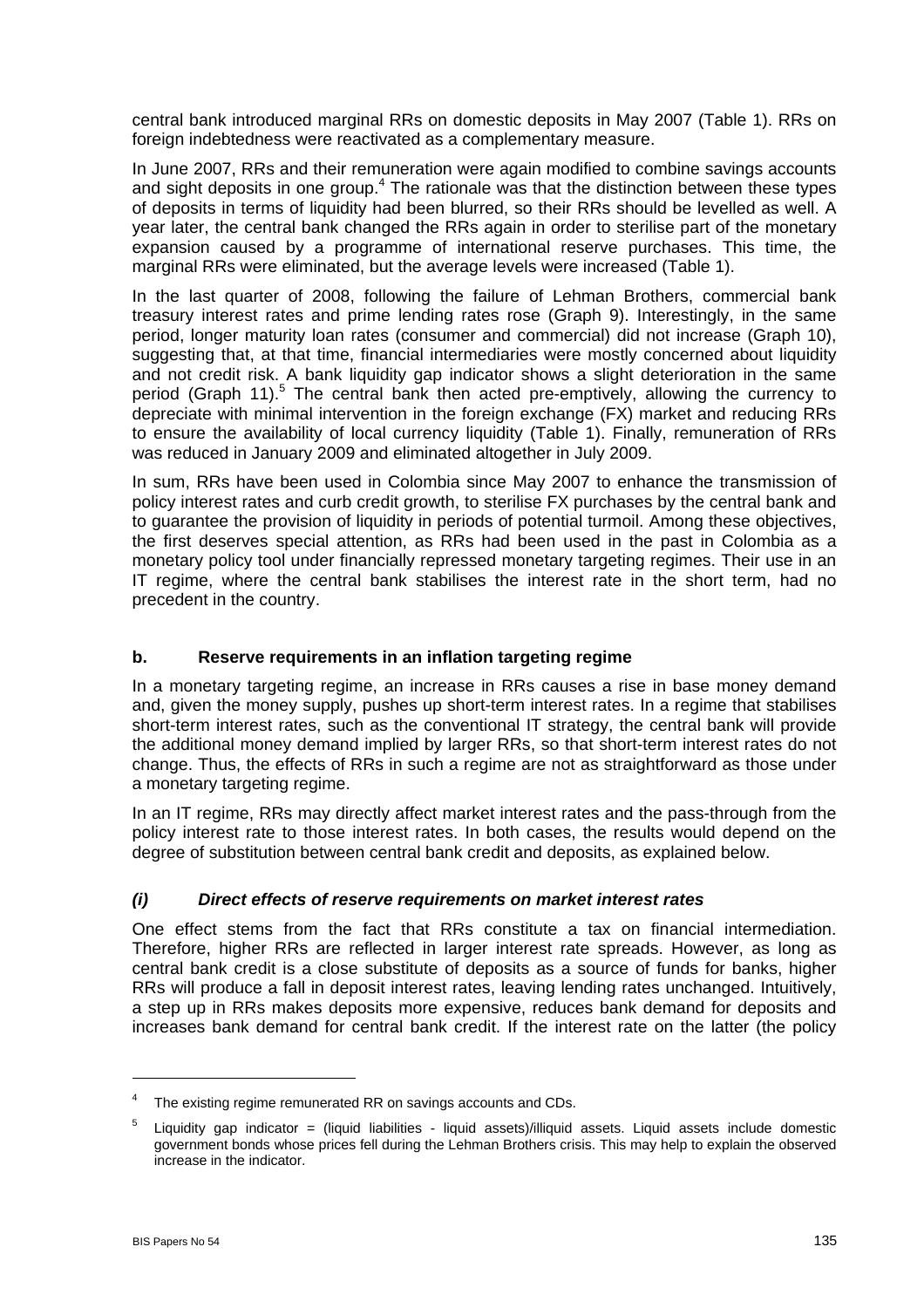rate) is constant, the marginal cost of funds for banks does not change and neither does the lending interest rate. In contrast, the fall in bank demand for deposits reduces their interest rate.

A key assumption in the foregoing analysis is the high degree of substitution between deposits and central bank credit as funding sources for banks. If that is not the case, a rise in RRs will not be fully accommodated with a larger use of central bank credit. Thus, both bank loan supply and demand for deposits will be affected, as will lending and deposit rates.

Betancourt and Vargas (2009) show that, in the presence of interest rate risk and risk-averse banks, central bank credit and deposits are not perfect substitutes. In this case, an increase in RRs in an interest rate smoothing monetary regime raises lending rates and has an ambiguous effect on deposit rates. Intuitively, higher RRs make deposits more expensive and tend to reduce bank demand for deposits and increase bank demand for central bank credit. Nevertheless, a larger reliance on term central bank credit adds to interest rate risk when the latter has shorter maturities than loans. The increased risk reduces the perceived benefits of loans for risk-averse banks, restricts loan supply and drives lending interest rates up.

The net effect on bank demand for deposits is uncertain. On the one hand, higher RRs make them more expensive for banks and reduce demand. On the other, if deposits have longer maturities than central bank credit, a larger reliance on the latter generates higher interest rate risk, makes deposits more convenient and increases deposit demand by banks.<sup>6</sup> As a result, the effect on deposit interest rates is also ambiguous.

The impact of RRs on the volume of loans and deposits follows the effects they have on the respective interest rates. If credit demand is inversely related to the lending rate, higher RRs imply higher loan interest rates and a smaller volume of credit. Given a deposit supply schedule, higher RRs have an ambiguous effect on the volume of deposits.

### *(ii) Effects of reserve requirements on interest rate pass-through*

RRs may not only affect market interest rates directly, but also influence the pass-through from policy rates to market rates, ie the transmission of monetary policy is determined to some extent by the RRs. A policy interest rate hike makes central bank credit more expensive and induces banks to rely more on deposits, pushing up deposit interest rates. The marginal cost of funds for banks increases, bank loan supply is cut and lending interest rates go up. In this context, higher RRs do not affect transmission to loan rates, but they do influence deposit rates. Increased RRs imply costlier additional deposits and, therefore, a smaller expansion of deposit demand by banks. Thus, the transmission of the policy interest rate hike to deposit rates decreases with the level of RRs.

The effect of RRs on monetary policy transmission is further complicated when RRs affect the risks facing banks. For example, in the case studied by Betancourt and Vargas (2009), RRs induce demand for central bank credit by banks to fund their assets, exposing them to interest rate risk. In this situation, a policy rate hike amplifies interest rate risk by raising the need for short-term central bank credit in the future, as the initial borrowing plus the accrued interest must be rolled over. The rise in interest rate risk is larger when central bank credit is larger too, which is likely when RRs are higher.

Moreover, higher RRs reduce the amount by which additional deposits alleviate interest rate risk. In this case, one additional dollar in deposits yields less funds to be used to substitute for central bank credit. These effects entail a larger cut in bank loan supply in the face of a

<sup>6</sup> In a world with several types of deposits, it also leads to a greater reliance on long-term deposits.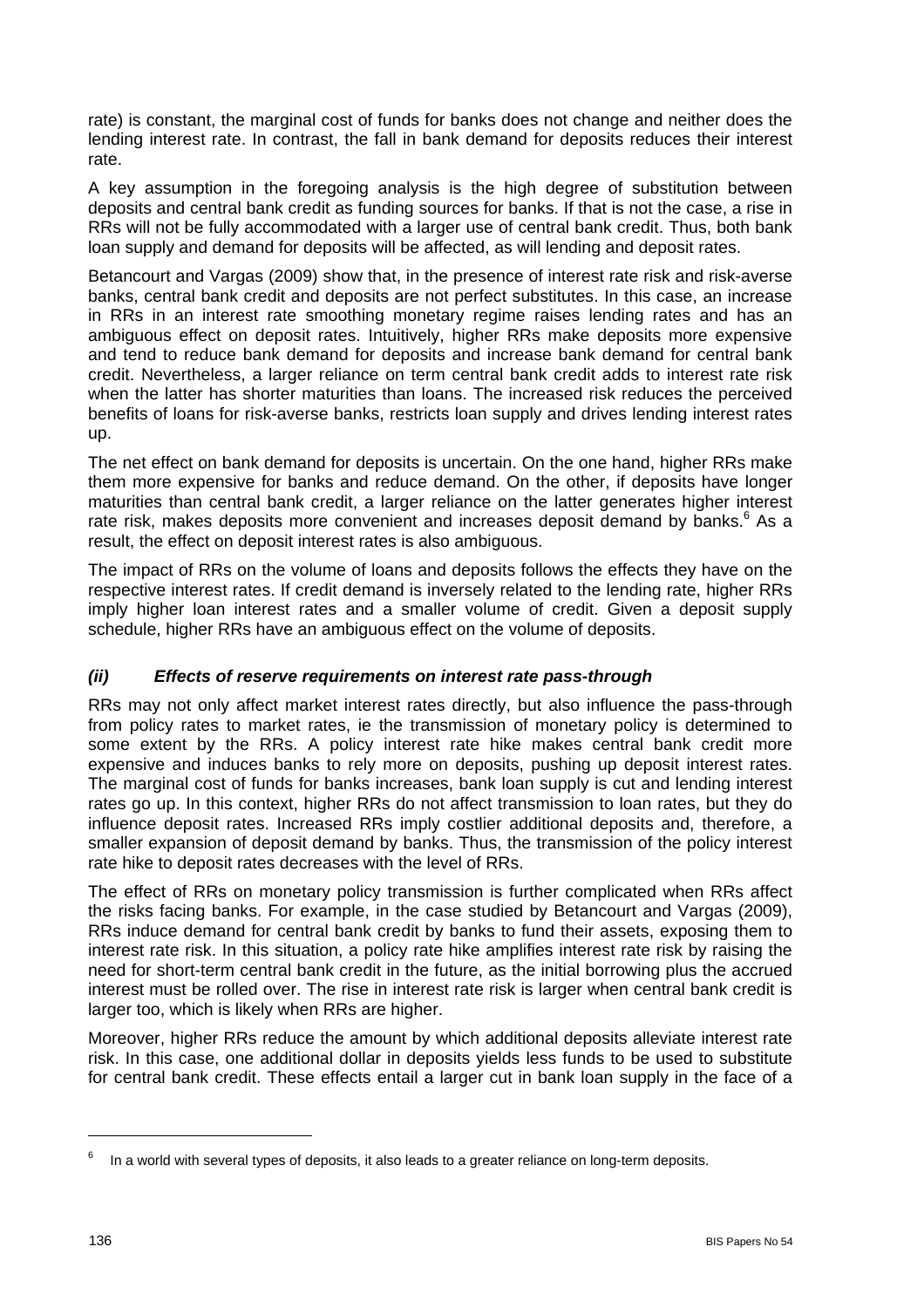policy interest rate increase. Therefore, RRs strengthen the pass-through from policy rates to lending interest rates.

The impact of RRs on the pass-through to deposit interest rates is ambiguous in this case. On the one hand, additional deposits are less profitable in the presence of higher RRs, so deposit demand by banks expands less after a policy interest rate rise, as mentioned above. On the other hand, higher RRs exacerbate the interest rate risk related to central bank credit and induce banks to demand more deposits instead.

Finally, it should be noted that these outcomes depend on the extent to which the central bank is a net creditor of the financial system. When the supply of the monetary base is large relative to bank reserves, central bank credit to financial institutions may be low or negative, even if RRs are high (in percentage). In the case of Colombia in recent years, for example, international reserve accumulation has provided financial intermediaries with large amounts of new deposits, reducing the net creditor position of the central bank. According to the foregoing hypotheses, this would weaken interest rate pass-through, since the interest rate risk facing banks is lower. Appendix 1 formally shows these results in the context of the model by Betancourt and Vargas (2009).

### **3. Effects of reserve requirements in Colombia**

#### **a. Reserve requirement measures**

To gauge the effects of RRs in Colombia, their aggregate measures must be generated (in addition to the deposit-specific ratios). These measures must be related to the purpose for which the RRs were set. The same concept of aggregate RRs may not necessarily be useful to pin down the effects on both the liquidity of the financial system and the impact on credit expansion or market interest rates. In Colombia, this is further complicated because of the many changes in the structure of RRs between 2006 and 2009, including the establishment of marginal RRs and shifts in RR remuneration (Table 1).

A simple measure of RRs is the ratio of observed required reserves to deposits subject to RRs (ORR). This indicator includes both average and marginal RRs (when effective) and is affected by the changes in deposit composition occurring throughout the period. While ORR is useful to capture the liquidity changes introduced by RR policy, it may not be the best measure of the effect of RR changes on the marginal cost of bank funds and market interest rates. It may put too much weight on average rather than marginal RRs and does not consider movements in RR remuneration.

The last drawback is especially relevant in 2007 and 2009, when RR remuneration was changed (Table 1). In addition, the existence of RR remuneration affects the actual burden of RRs on the marginal cost of bank funds, so the ORR ratio alone may overestimate the impact of RR policy on market interest rates. To correct for this possible bias, two remuneration-adjusted RR (RARR) concepts were calculated, as explained in Appendix 2. One allows for changes in deposit composition through time, while the other assumes a fixed composition equal to the May 2002–November 2009 average. This distinction may be important, for RR shifts induced important recompositions of deposits in some periods (Saade and Pérez (2009)).

Graph 12 shows that the dynamics of the three measures are similar until 2009, when RR remuneration was reduced and ultimately eliminated (Table 1). In that year, the RARR gauges increased, indicating that the burden of RRs on market financial intermediation rose, despite the fact that RR ratios remained stable. Throughout the period 2002–08, RR remuneration implied a reduction of roughly 1 percentage point in RR ratios in terms of their effect on the marginal cost of deposits (Graph 12).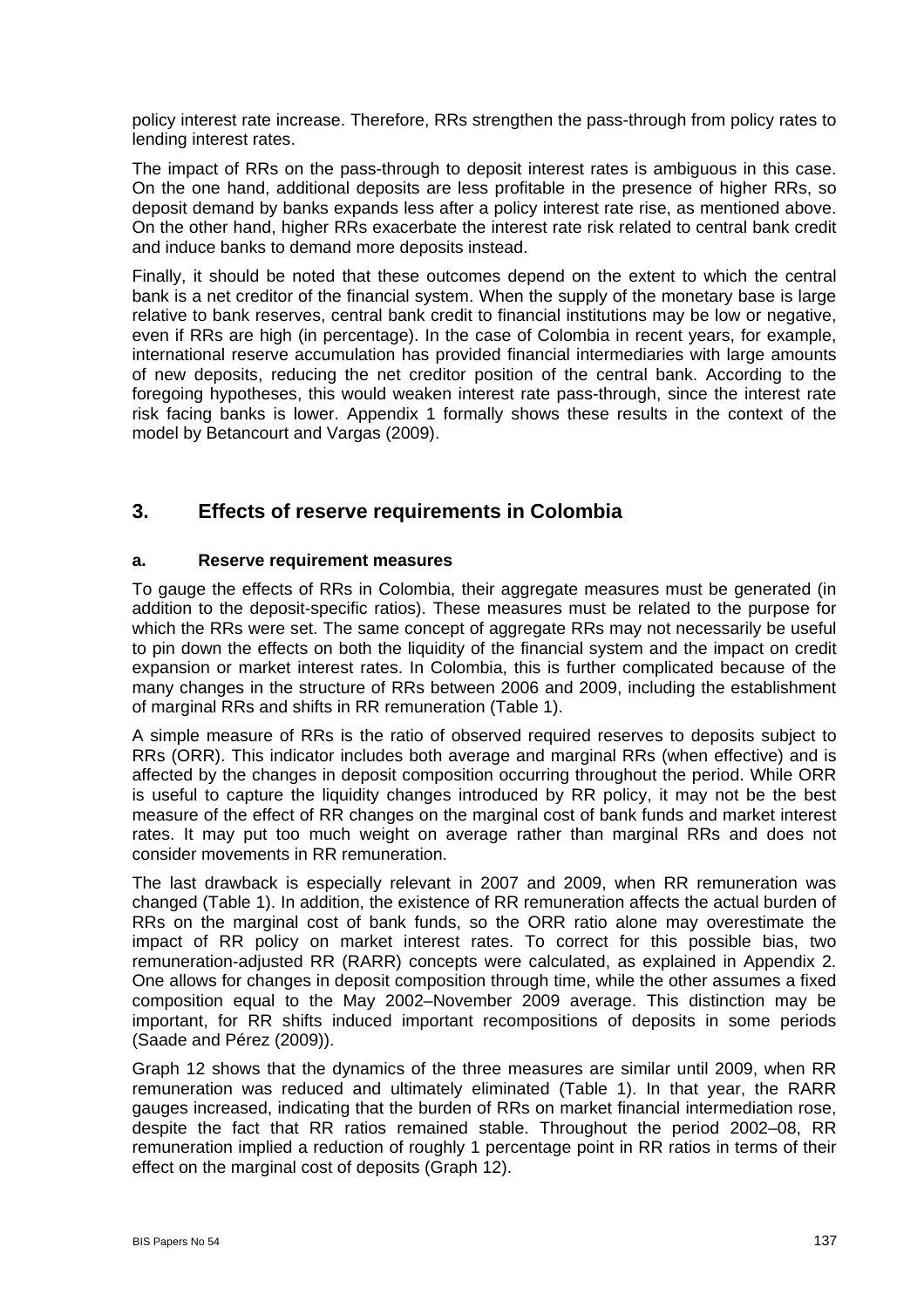#### **b. Reserve requirements, interest rates and liquidity**

Based on a simple inspection of the data, it is difficult to judge the effectiveness of RR policy in influencing market interest rates. Graph 13 indicates that short-term CD interest rates (90– 360 days) tracked policy interest rates more closely after 2006. Savings account interest rates are generally more sluggish than policy rates. Longer-term CD interest rates (greater than 360 days) are more volatile than other deposit interest rates, a feature that may be attributed to the relatively small issuance of this type of deposit.

The spread between short-term CD interest rates and the policy rate started to increase around the time that marginal RRs were adopted and has been growing slowly ever since (Graphs 14 and 15). The spreads for the other deposit interest rates do not exhibit a clear relationship with RRs. In the particular case of savings account interest rates, their spread with respect to the policy rate fell after marginal RRs were introduced, but rose in 2009 when RARR measures increased (Graph 16).

With regard to loan interest rates, the impact of RRs is not apparent either. The spreads between lending and policy interest rates tended to increase or stopped falling by the end of 2006 and the beginning of 2007, before marginal RRs were imposed (Graph 17). The consumer loan interest rate spread shifted abruptly in February 2007 due to a redefinition of the usury limits, which seem to be binding for a significant fraction of those loans.

Interestingly, the spreads between commercial bank treasury and prime lending rates with respect to the policy rate started to fall at the beginning of 2009, after RRs had been reduced to increase liquidity. The central bank was successful in this regard, since the cumulative effect of international reserve purchases and the reduction of RRs expanded liquidity in money markets, as reflected by the growing deviation of the interbank overnight interest rate from the policy rate (Graph 18).

In general, capturing the effects of RRs on market interest rates and interest rate passthrough requires controlling for other variables affecting deposit and credit markets, such as economic growth, expectations of future policy rates, credit and sovereign risk shifts, etc. An empirical exercise along these lines is presented in the next section.

#### **c. Econometric evidence**

#### *(i) Market interest rate models and the effects of reserve requirements*

To assess the effect of RRs on market interest rates and interest rate pass-through, a simple model is posited in the spirit of the expectations theory of interest rates:

$$
i_{m_t} = \beta_o \, i_{b_t} + \beta_1 \, s_t + f(X_t) + \varepsilon_t \tag{1}
$$

 $i<sub>mt</sub>$  is a deposit or loan interest rate,  $i<sub>bt</sub>$  is the overnight policy interest rate,  $s<sub>t</sub>$  is the slope of the zero coupon curve for government bonds corresponding to the average maturity of the deposit or loan, and *f(Xt)* is a function of variables affecting the specific loan or deposit market, such as industrial production, credit risk, RRs, etc. The slope of the zero coupon curve is intended to proxy the expectations on future central bank interest rates and is defined as:

$$
s_t \equiv i_{rf_t} - i_{b_t}
$$

 $i_{\text{rf}}$  is the risk-free interest rate for the maturity of the corresponding market interest rate (approximated by the government zero coupon interest rate).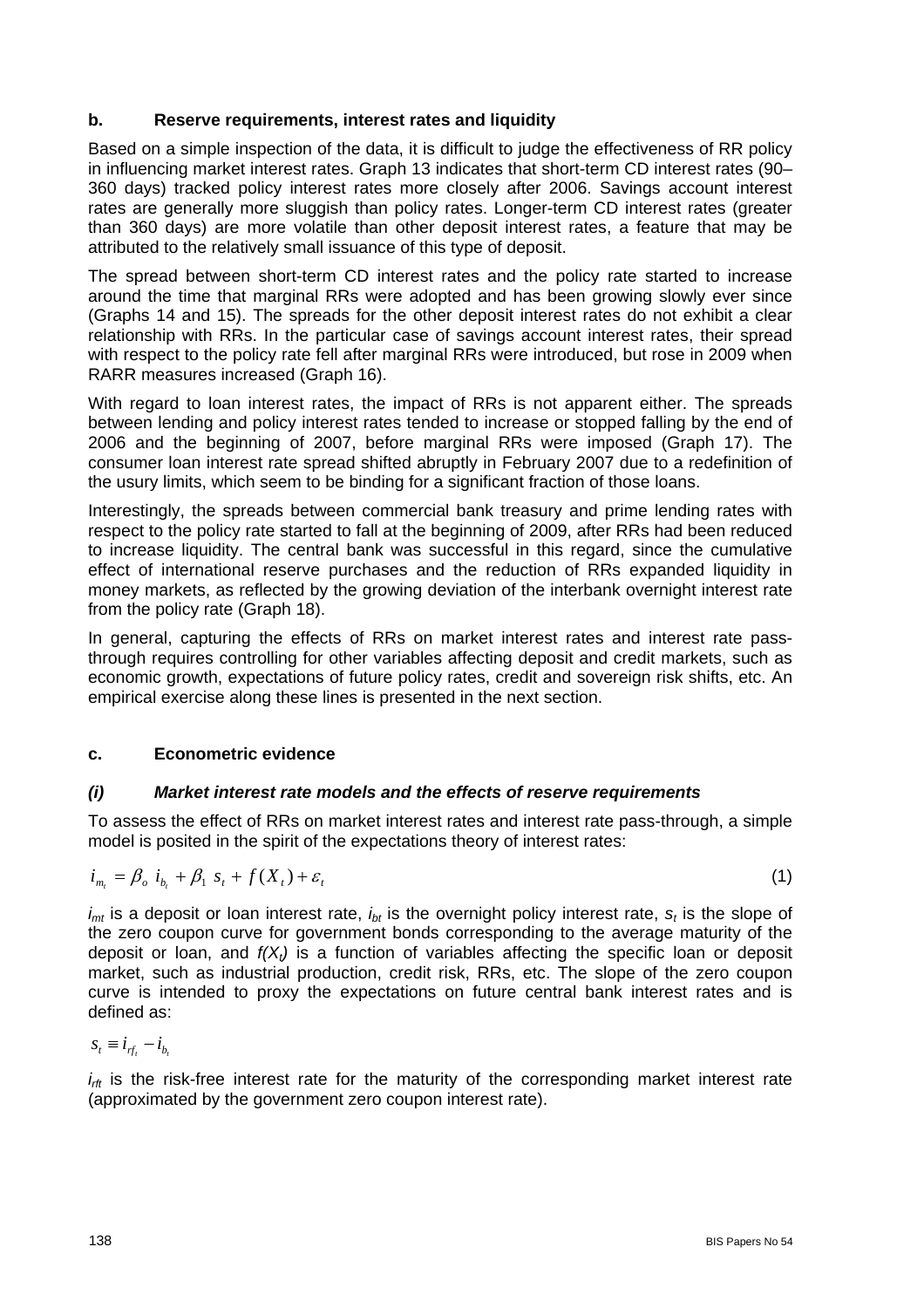Equation (1) represents a long-term relationship between market interest rates and their determinants. This is complemented with an error correction equation describing the shortterm dynamics:

$$
\Delta i_{m_t} = \alpha \varepsilon_{t-1} + \left(\Phi(L) + \gamma e_t\right) \Delta i_{b_{t-1}} + \Gamma(L) \Delta i_{m_{t-1}} + \Lambda(L) \Delta s_{t-1} + \Omega(L) \Delta X_{t-1} + u_t
$$

 $\varepsilon_t$  represents the error correction term. The influence of RRs on interest rate pass-through is captured by the term  $\gamma e_t$ , which shows the additional short-term effect of policy interest rates on market rates due to RRs.

The estimations were made for different loan and deposit interest rates using Colombian monthly data for the period May 2002–October 2009. The Johansen VEC Cointegration methodology was used. According to the information criteria (Schwarz and Akaike) only one lag turned out to be significant in the VEC models for all cases. After verifying normality<sup>7</sup> the existence of at least one cointegrating vector with the expected signs and weak endogeneity of market interest rates – we found the following results (Tables 2 and 3):

#### *Long-term relationships:*

- A positive relationship between the policy interest rate and market rates, except for the mortgage rate. With the exception of the savings account and consumer loan rates, in all cases the long-term coefficient of the policy rate is close to unity. For savings account rates, the coefficient is significantly less than 1 and for consumer loan rates is greater than 1.
- Mortgage loan rates are positively related to long-term government bond rates, with a coefficient close to 1.
- The slope of the zero coupon curve enters positively in the long-term relationship for consumer, prime and average lending rates. It also appears in the equations for CD interest rates.
- The RARRh ratio is directly related to commercial, prime and commercial bank treasury interest rates, in line with the hypotheses presented above.
- Marginal CD RARR ratios have a significant positive impact in the longer-term and average CD interest rates. Interestingly, longer-term CDs, which have a zero RR, are positively affected by *other* CD marginal RRs. This is possibly caused by a shift in the composition of deposits induced by changes in the RR structure.
- (Seasonally adjusted) industrial production was found to be directly related to commercial, prime and commercial bank treasury interest rates.

#### *Short-term dynamics:*

 The combined effect of the RARRh ratio and the change in the policy rates is significantly positive in the short-term dynamics for all market interest rates, except mortgage rates.<sup>8</sup> In other words, the interest rate pass-through appears to be generally strengthened by the RRs.<sup>9</sup>

<sup>7</sup> In some cases, it was necessary to include dummy variables for particular dates in order to obtain normality.

<sup>8</sup> However, mortgage rates are positively affected by changes in policy interest rates in the short-term dynamics.

<sup>9</sup> These results did not change when the RARRc measure was used.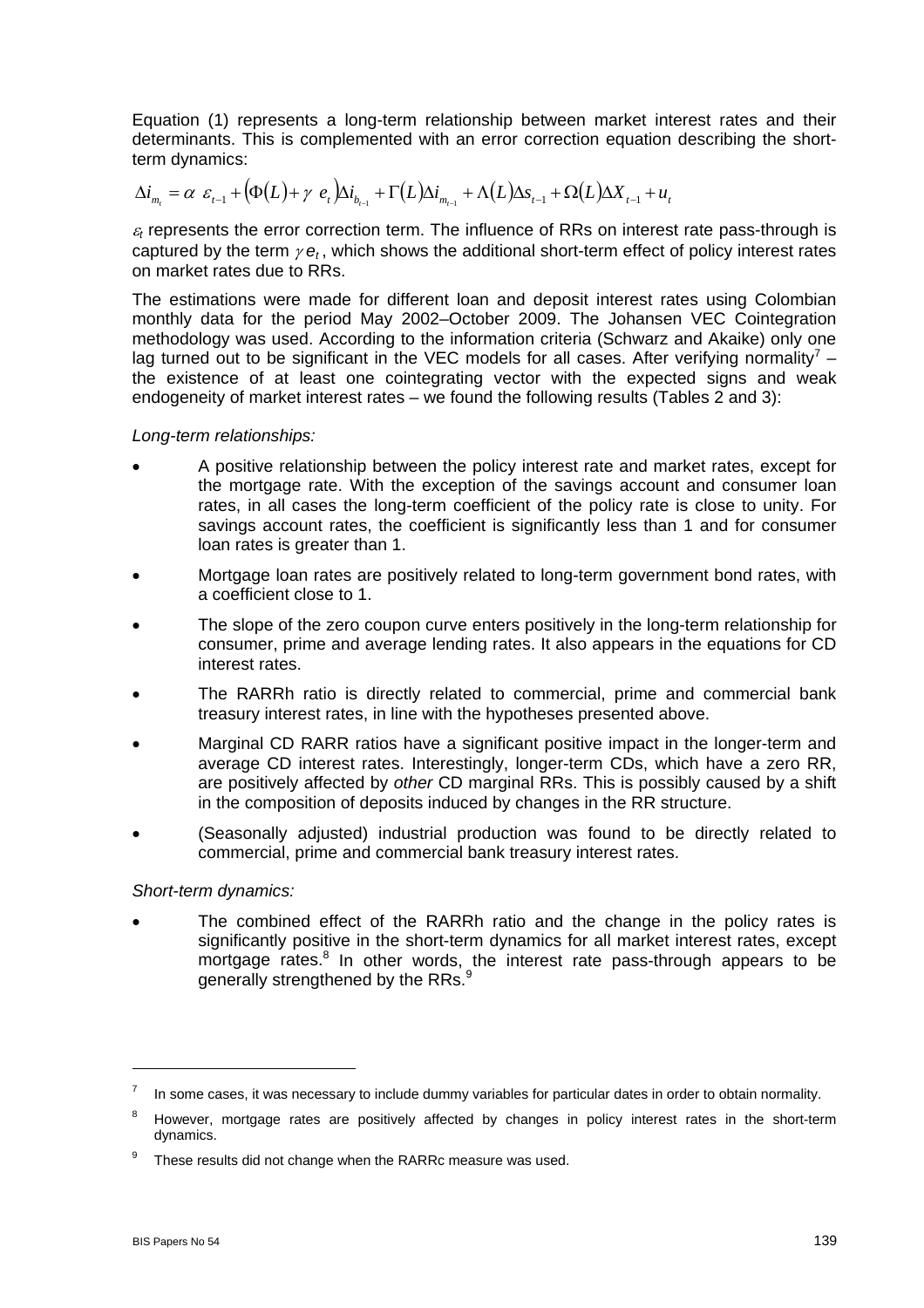The previous result stems from the significance of the coefficient of (*RARRh\*ib*) in the error correction equations for the market interest rates. This is suggestive, but ignores the overall dynamics of the VEC system involving the joint interaction of the cointegrated variables and their short-term responses. This effect is gauged through the examination of the impulse response functions (Charts 1 and 2). After a policy rate shock, the responses of market interest rates are larger when the RARRh ratio is higher. However, without confidence intervals, the statistical significance of the difference between the responses under distinct RR levels cannot be determined.<sup>10</sup>

#### *(ii) Other features of interest rate dynamics*

The long-term models posited above may be used to characterise other features of interest rate dynamics. Specifically, it is interesting to verify whether interest rate pass-through is asymmetric and whether the net creditor position of the central bank with the financial system affects the short-term response of market interest rates to policy rate shocks.

To check for asymmetric responses of market interest rates to policy rate changes, the shortterm dynamics model used above was modified as follows:

$$
\Delta i_{m_t} = \alpha \ \varepsilon_{t-1} + \left(\Phi(L) + \eta \ \text{dir}_t\right) \Delta i_{b_{t-1}} + \Gamma(L) \Delta i_{m_{t-1}} + \Lambda(L) \Delta s_{t-1} + \Omega(L) \Delta X_{t-1} + u_t
$$

dir<sub>t</sub> is a dummy variable that takes the value of 1 when the lagged change in policy rates is positive and zero otherwise.<sup>11</sup> In general, downward movements in the policy rate appear to generate a stronger response of market rates than upward movements (Tables 4 and 5). In fact, for some market rates (consumer, commercial, average lending rates and long CD rates) the short-term response is *negative* after an increase in the central bank rate.<sup>12</sup>

Again, these results are derived from the sign and the significance of the coefficient of (*dir<sup>\*</sup>* $\Delta i$ *b*), which are suggestive, but ignore the joint interaction of the VEC system. Charts 3 and 4 confirm that the asymmetric response result holds when the complete system dynamics are considered.<sup>13</sup>

Turning to the effect of the net creditor position (NCP) of the central bank on interest rate transmission, the short-term dynamics equations were transformed as follows:

$$
\Delta i_{m_t} = \alpha \varepsilon_{t-1} + \left(\Phi(L) + \mathcal{G} \text{ ncp}_t\right) \Delta i_{b_{t-1}} + \Gamma(L) \Delta i_{m_{t-1}} + \Lambda(L) \Delta s_{t-1} + \Omega(L) \Delta X_{t-1} + u_t
$$

 $\sim$ 

*or*

$$
\Delta i_{m_t} = \alpha \varepsilon_{t-1} + \left(\Phi(L) + \theta \operatorname{dir}_t ncp_t\right) \Delta i_{b_{t-1}} + \Gamma(L)\Delta i_{m_{t-1}} + \Lambda(L)\Delta s_{t-1} + \Omega(L)\Delta X_{t-1} + u_t
$$

*ncp<sub>t</sub>* is a dummy variable, taking the value of 1 when the net creditor position of the central bank is lower than Col\$ 1 trillion (approximately US\$ 500 million) and zero otherwise. Unlike

 $10$  A rigorous analysis of the impulse response functions should include confidence intervals. However, this requires further work because the short-term dynamics equations include a multiplicative interaction that is not considered in the standard econometric packages.

<sup>&</sup>lt;sup>11</sup> A general model should simultaneously include the effects of RRs, the asymmetry of the interest rate responses and the impact of the central bank's NCP in the short-term dynamics equation. However, these variables are all transformations of the lagged change in policy rates. Therefore, severe multicolinearity problems may arise, complicating statistical inference on the significance of the coefficients. That is why the estimation was done separately for each case.

 $12$  The only exception is that of long-term CD rates (greater than 360 days), for which the response to policy rate increase is stronger.

 $13$  See footnote 10 above.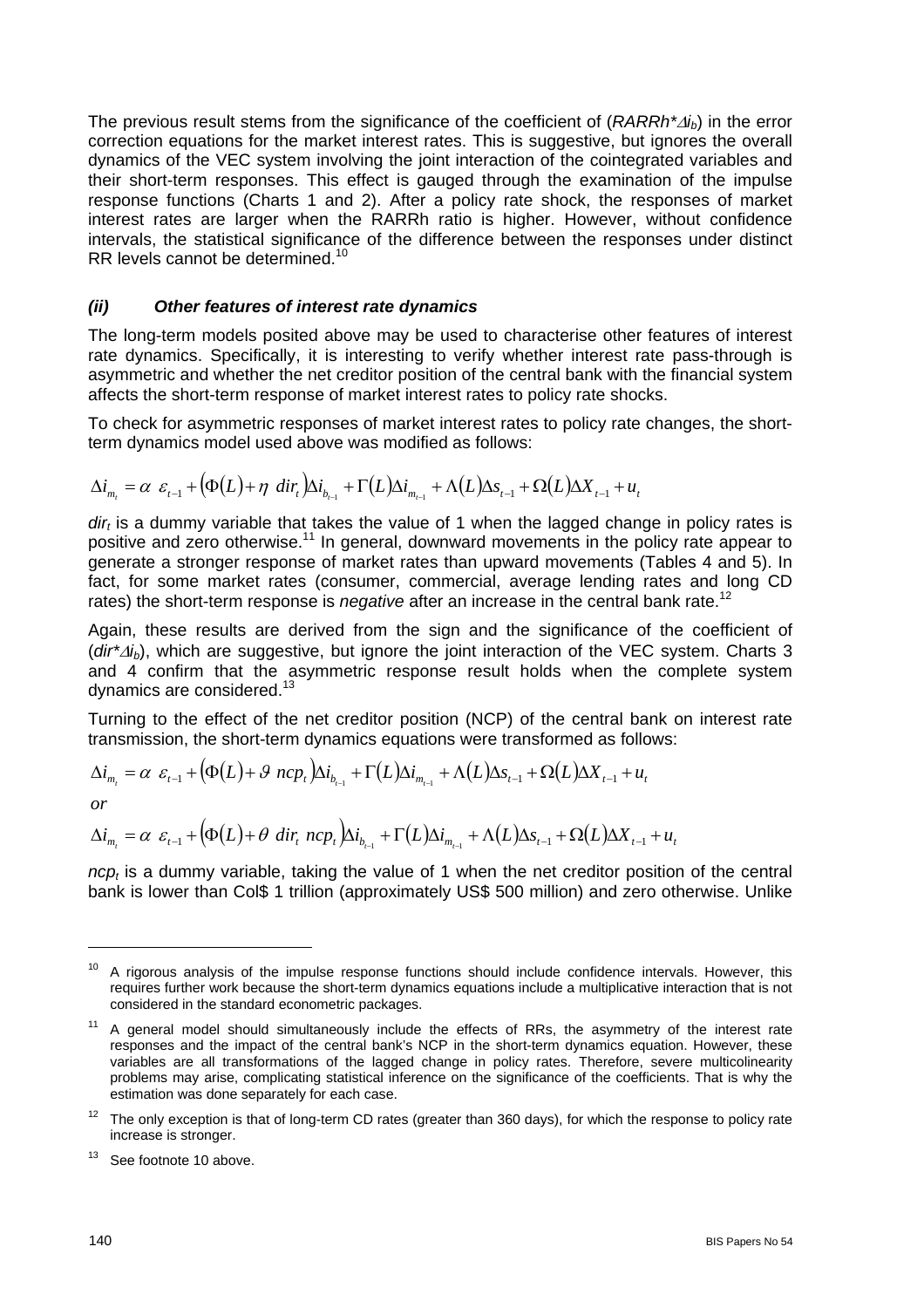the effect of RARRh on interest rate pass-through and the asymmetric responses to policy rate changes, the influence of the central bank's NCP is not general. It is restricted to a few lending interest rates (commercial bank treasury and prime lending rates) and most deposit rates (Tables 6 and 7). In these cases, a low or negative NCP weakens the interest rate pass-through in both directions. For an increase in policy rates, the abundant liquidity implied by the low NCP runs counter to the policy tightening. For a decrease in policy rates, it is possible that the market rates are already low in response to the small NCP. Hence, when the policy rate is reduced, a strong concurrent movement in the market rate is not observed*.* Impulse response function analysis corroborates these results when allowing for complete VEC system dynamics (Charts 5 and 6).

Finally, the interaction of  $ncp<sub>t</sub>$  and  $dir<sub>t</sub>$  has negative coefficients for commercial treasury lending rates, savings and short-term CD rates (Tables 6 and 7), indicating that the transmission of policy interest rate *increases* is diminished when the central bank's NCP is low or negative.

## **4. Conclusions**

RRs have been used in Colombia under an IT regime with different objectives. In 2007, RR increases were aimed at speeding up monetary policy transmission and curbing excessive credit growth. In 2008, RRs were again raised to sterilise part of the monetary expansion resulting from international reserve purchases. Later that year, they were reduced to ensure the provision of adequate liquidity in the context of heightened uncertainty brought about by the Lehman Brothers crisis.

The effects of RRs on interest rate and interest rate pass-through in an IT regime are not as straightforward as those under a monetary targeting regime. Conceptually, those effects depend on the degree of substitution between deposits and central bank credit as sources of bank funding and on the extent to which RR changes affect the risks facing banks. The empirical results for Colombia suggest that RRs are important long-term determinants of business loan interest rates and have been effective in strengthening the pass-through from policy to deposit and lending interest rates.

These findings support the use of RRs as a policy instrument in an IT regime in terms of their effectiveness in reinforcing monetary policy transmission. These benefits must be contrasted with the fact that RRs are costly taxes on financial intermediation and may be too blunt a tool to fine-tune the adjustment of credit markets or aggregate demand. Hence, their use is justified when policymakers perceive that standard, less costly policy instruments are deemed insufficient to maintain price or financial stability.

The empirical models used to assess the impact of RRs on interest rates were also exploited to characterise other features of the dynamics of interest rate pass-through. For Colombia, policy rate transmission seems to be asymmetric, with rate drops generating larger responses of market rates than policy rate increases. Moreover, a low NCP of the central bank with the financial system appears to weaken the transmission of policy rates to CD and short-term lending interest rates.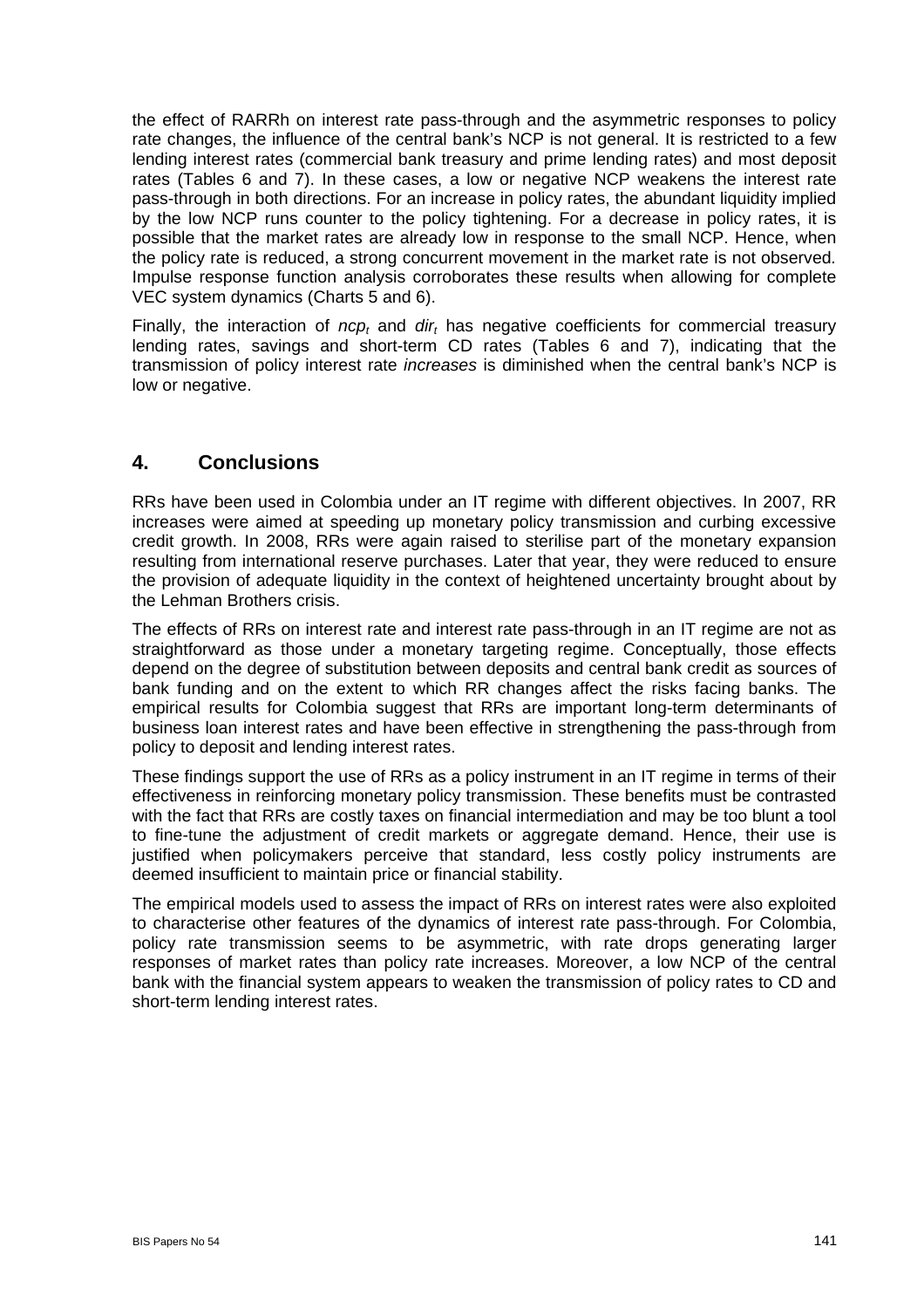



Graph 2 **Share of bond holdings in banks' total assets** 

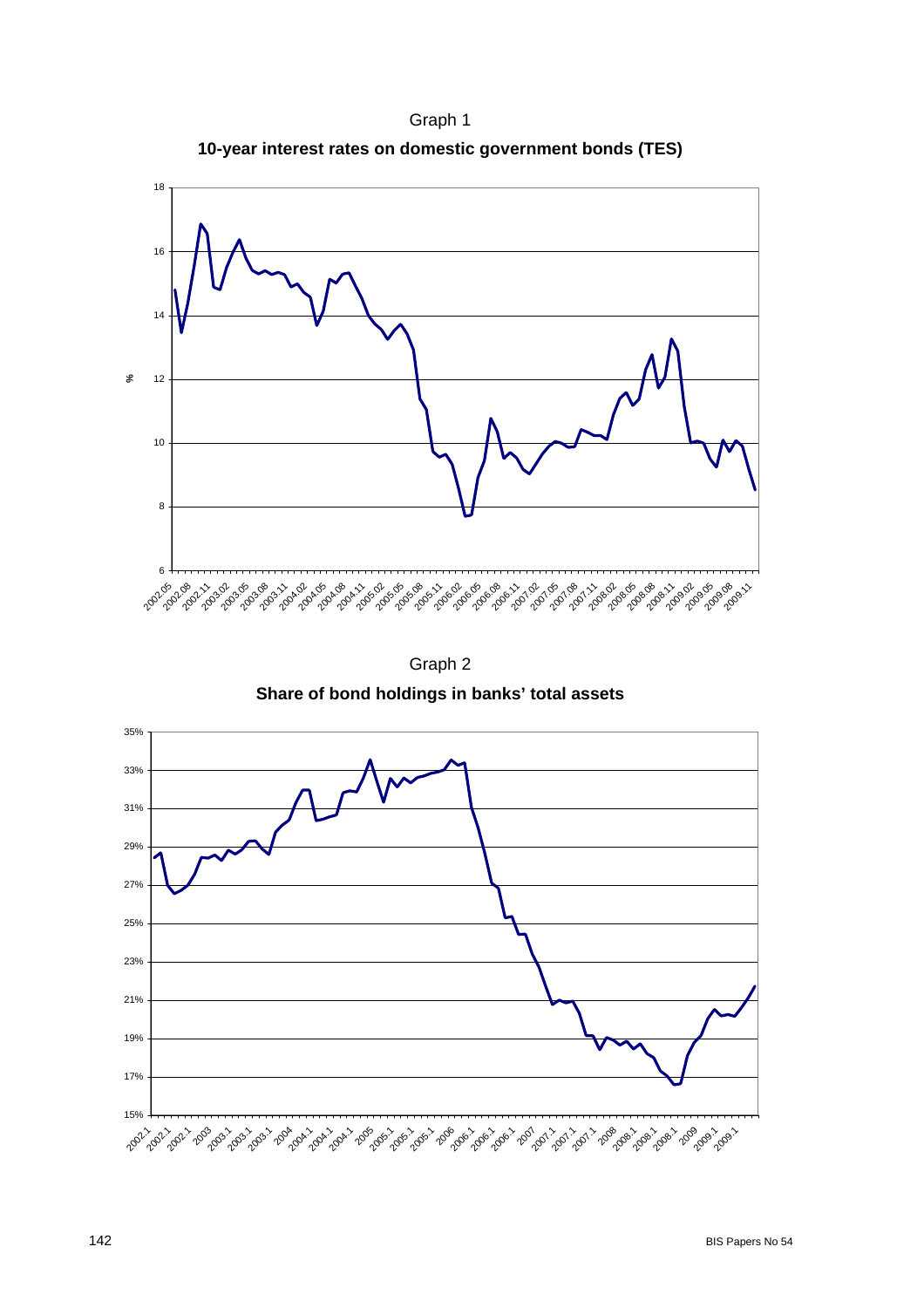Graph 3 **Domestic absorption growth and core inflation** 



Graph 4

**Policy interest rate and consumer credit interest rate** 

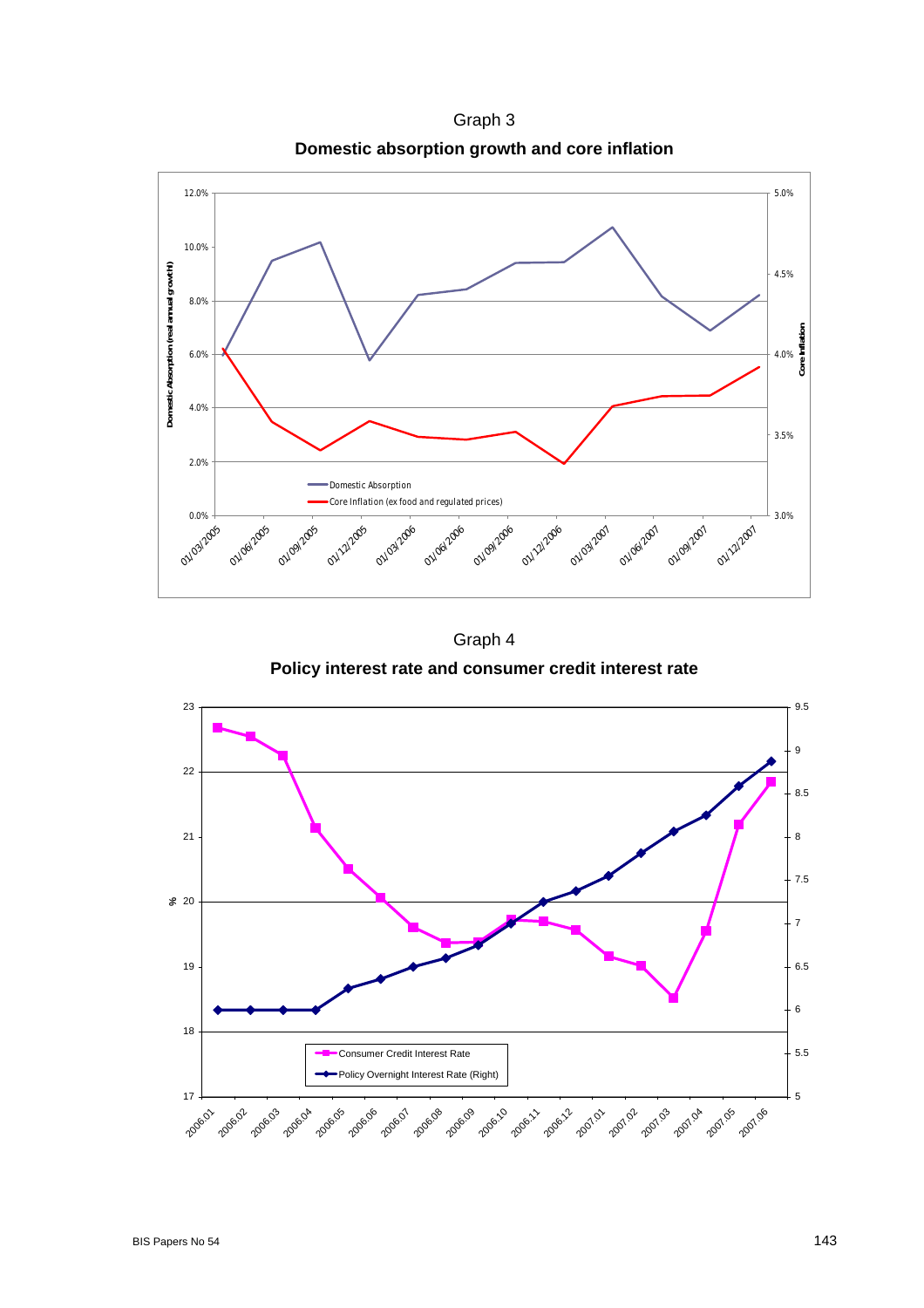



Graph 6 **Policy, prime and commercial bank treasury interest rates** 

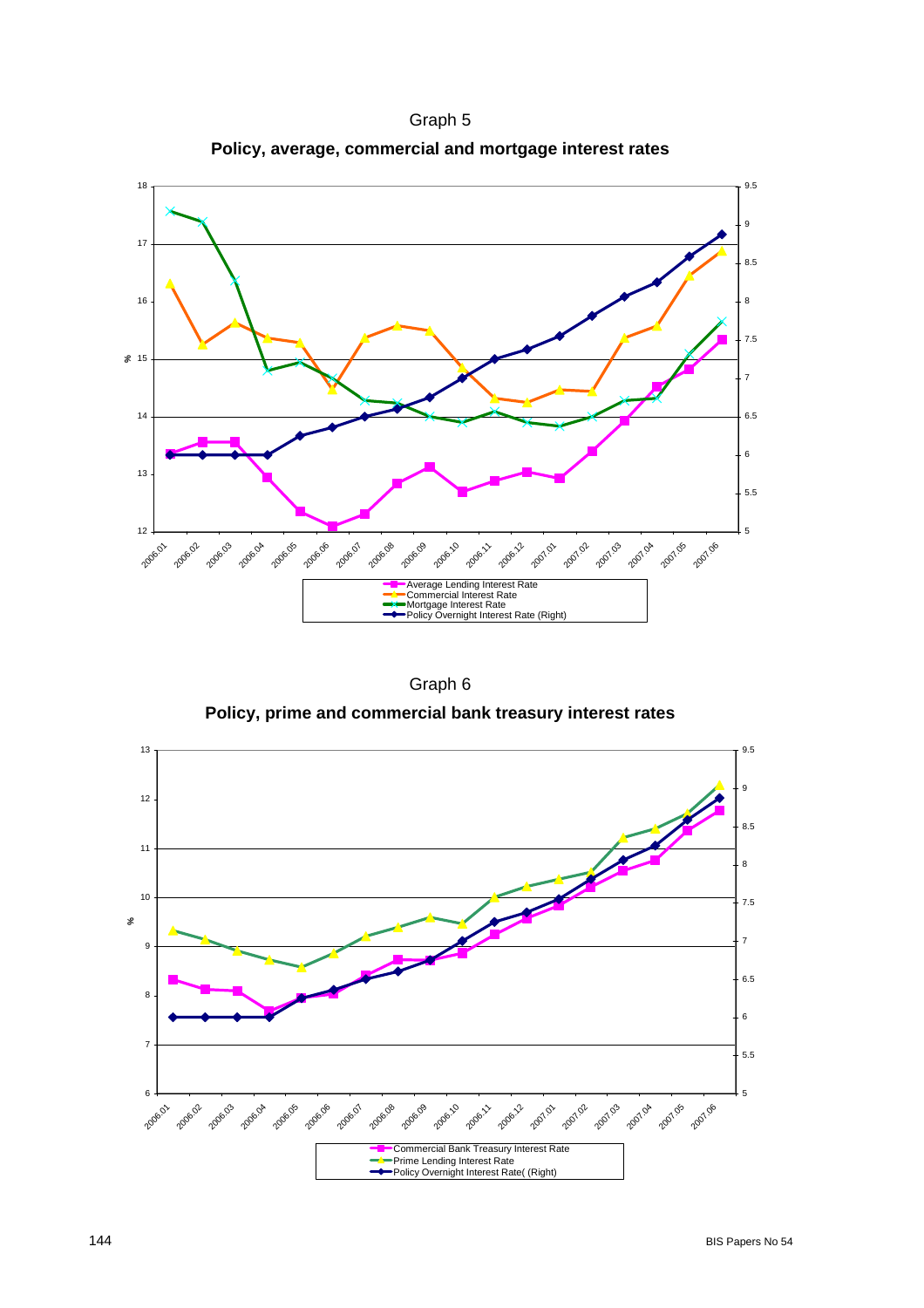Graph 7 **Real bank loan annual growth (CPI ex food)** 



Graph 8 **Consumer credit: risky loans/total loans by vintage** 

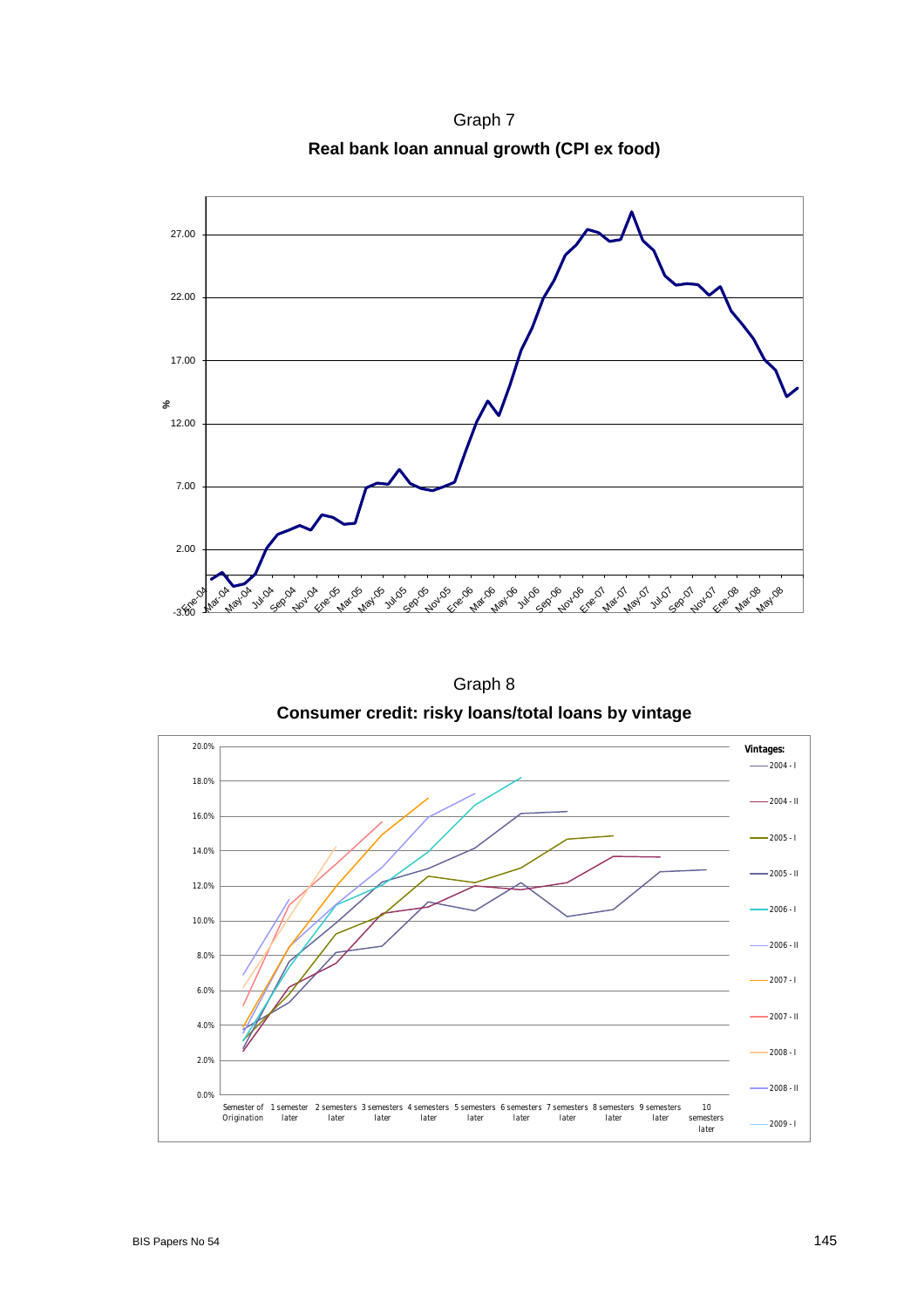



| Graph 10 |  |
|----------|--|
|----------|--|

**Policy, consumer and commercial loan interest rates** 

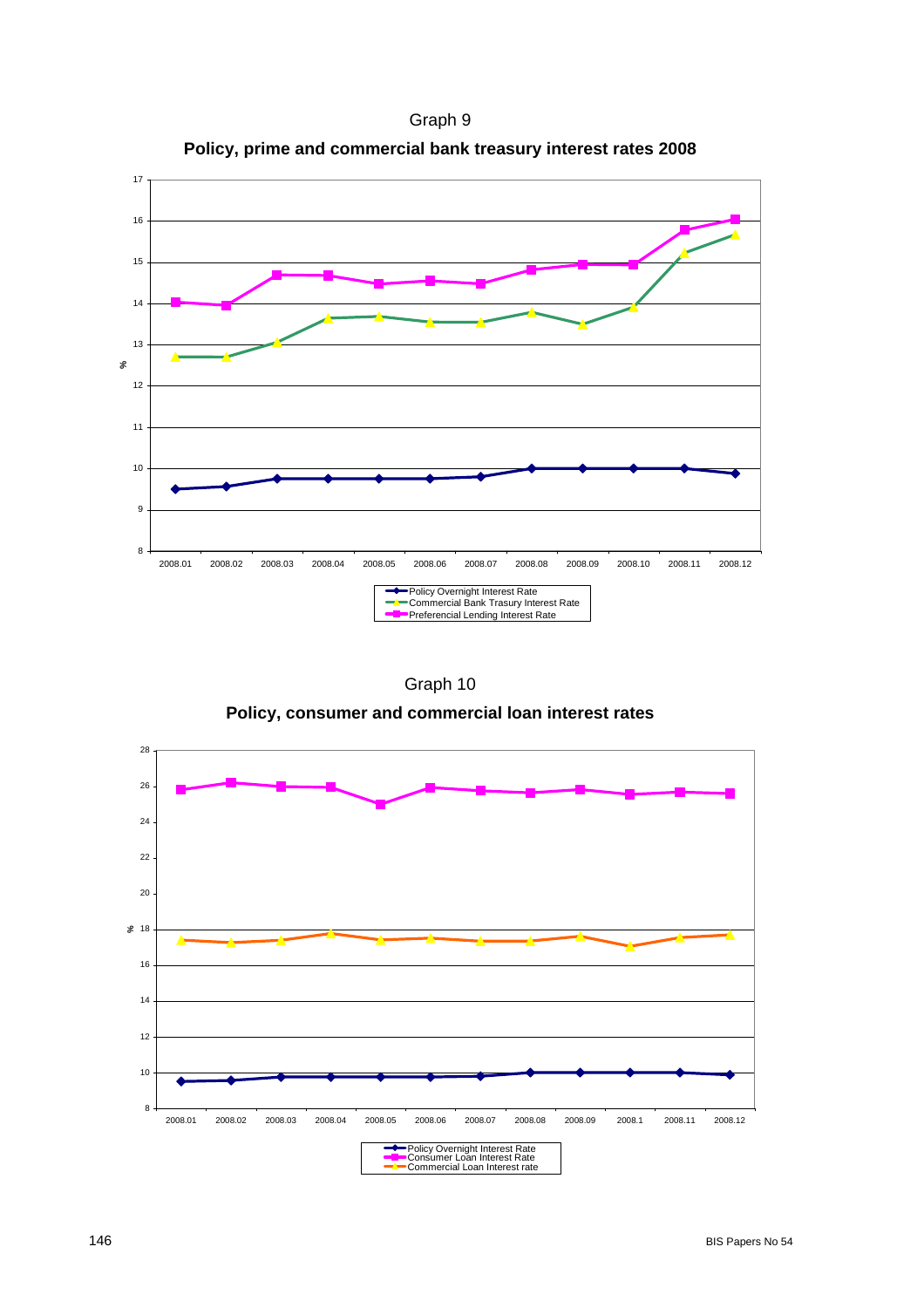Graph 11 **Liquidity GAP indicator** 



Indicator = (liquid liabilities – liquid assets)/(illiquid assets)





*ORR* = Observed required reserves/total deposits subject to RRs *RARRc* = Remuneration-adjusted RR ratio (fixed deposit composition)  $RARR<sub>n</sub>$  = Remuneration-adjusted RR ratio (variable deposit composition)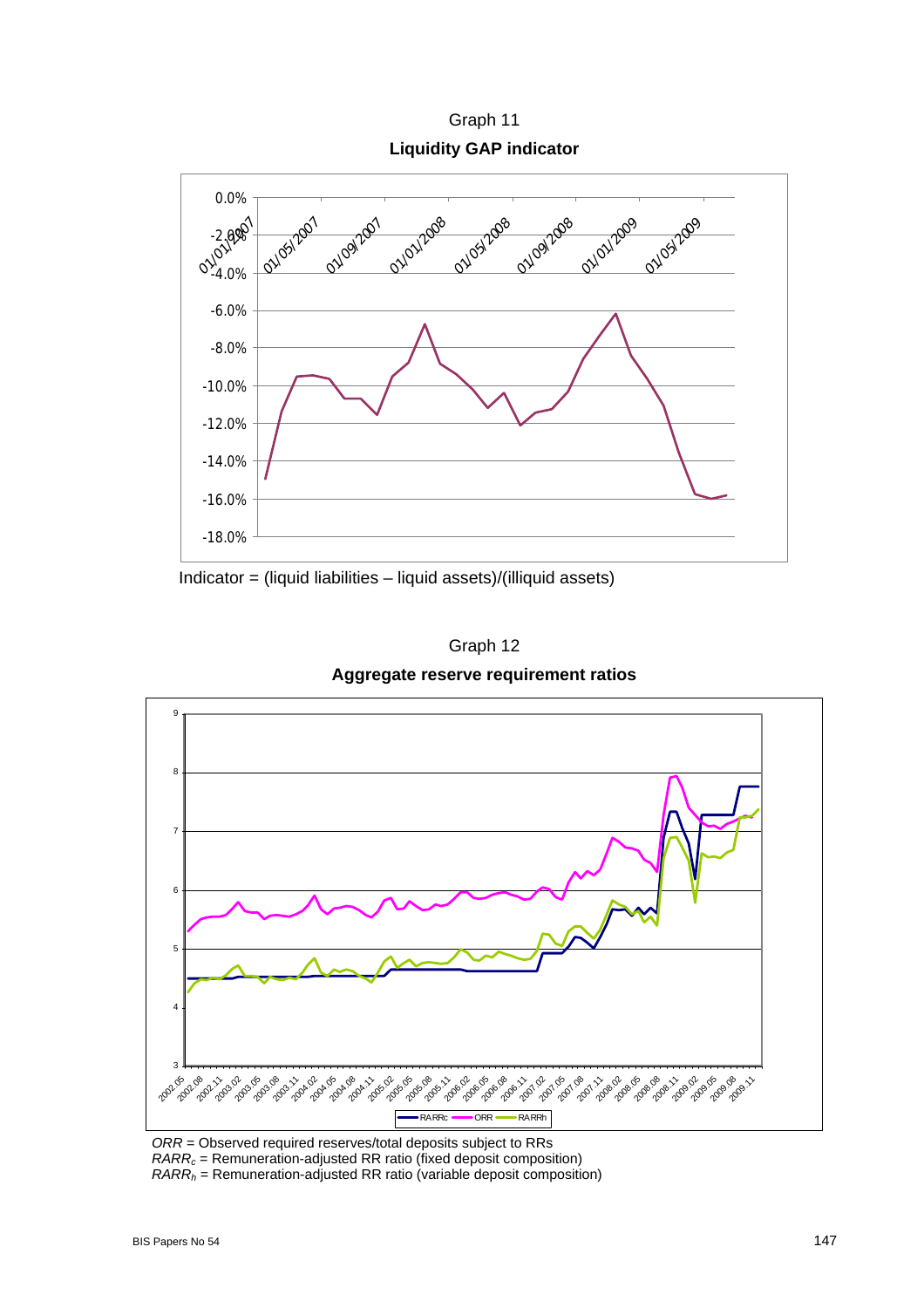Graph 13 **Policy and deposit interest rates** 

![](_page_15_Figure_1.jpeg)

Graph 14

**Spread between deposit interest rates and the overnight policy rate** 

![](_page_15_Figure_4.jpeg)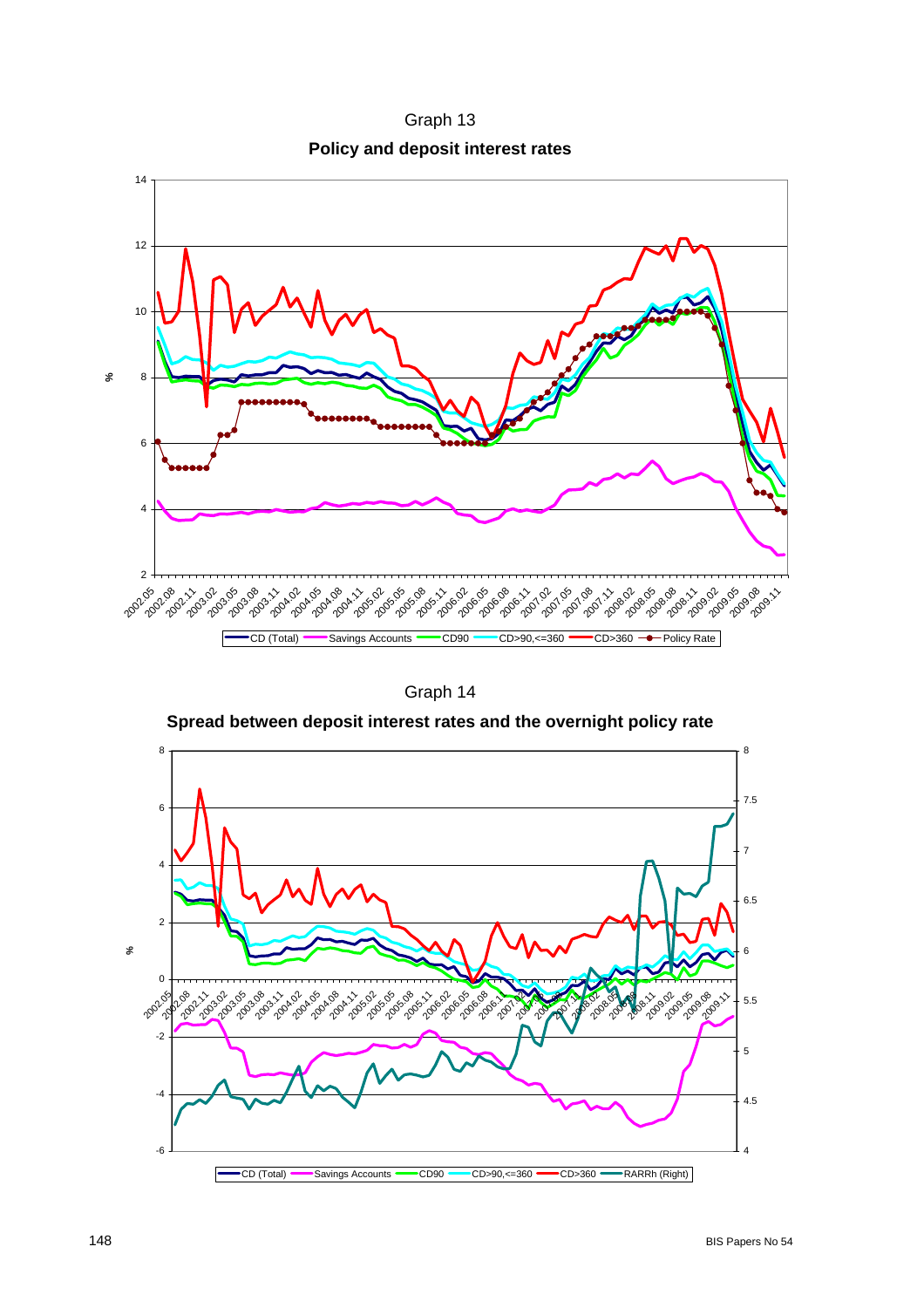![](_page_16_Figure_0.jpeg)

![](_page_16_Figure_1.jpeg)

**Average and marginal CD remuneration-adjusted reserve requirements** 

Graph 16

**Average and marginal savings account remuneration-adjusted reserve requirements and spreads between savings account interest rates and policy interest rates** 

![](_page_16_Figure_5.jpeg)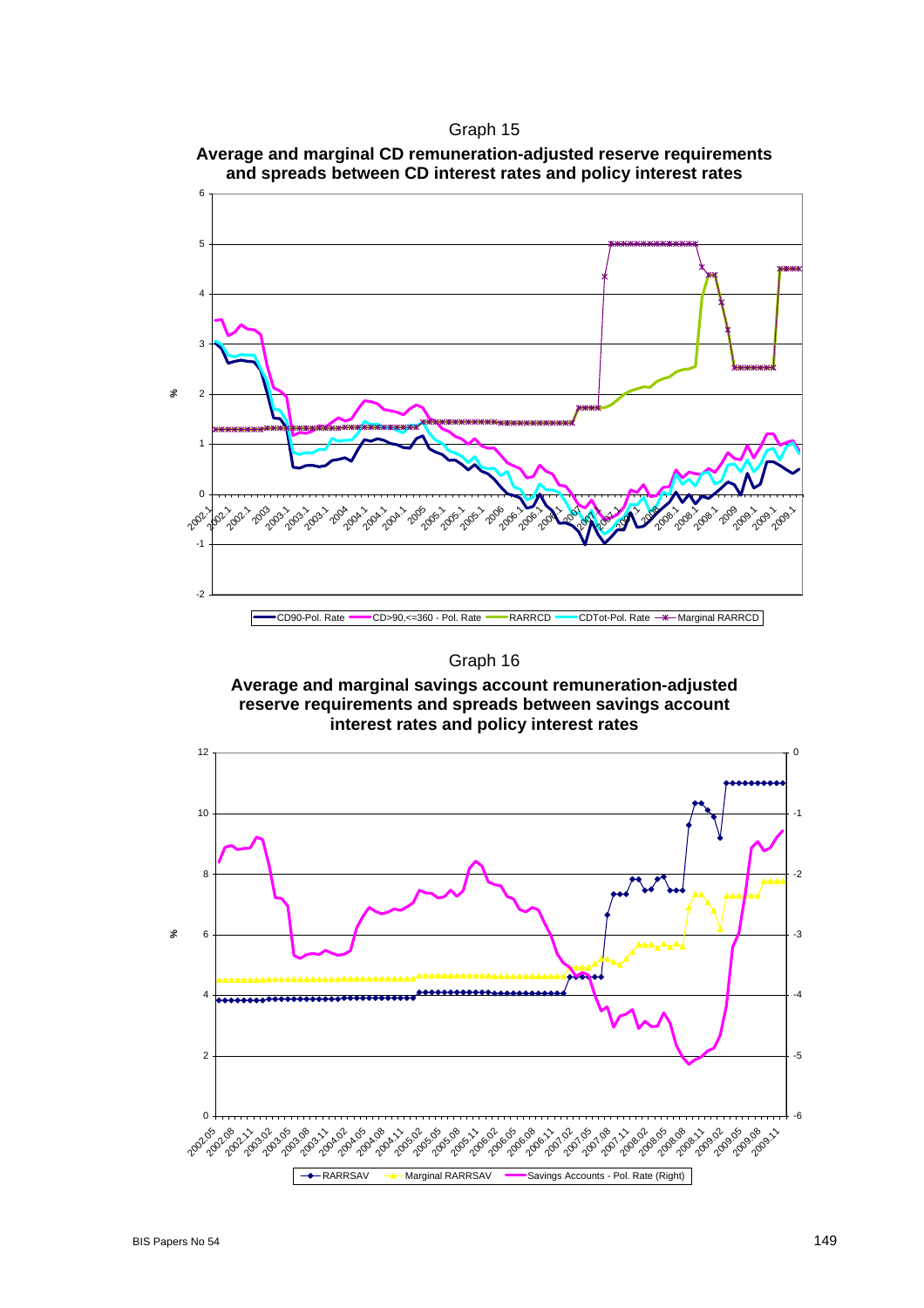![](_page_17_Figure_0.jpeg)

### Graph 18

**Overnight interbank and policy interest rates 2008** 

![](_page_17_Figure_3.jpeg)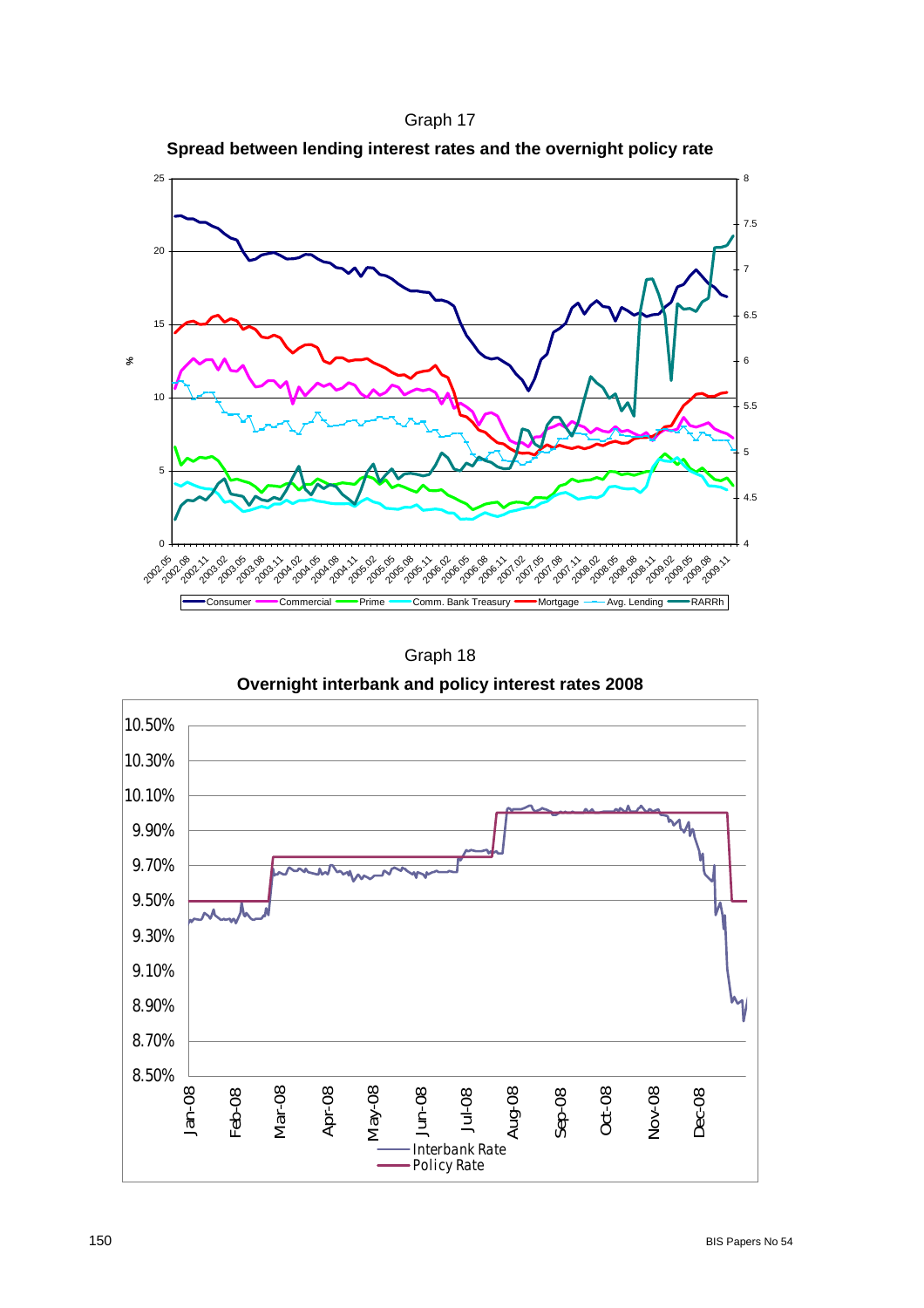# **Reserve requirement regulation**

| <b>DATE</b>  | <b>AVERAGE</b><br><b>RESERVE</b><br><b>REQUIREMENTS</b>                                                                                                                          | <b>MARGINAL</b><br><b>RESERVE</b><br><b>REQUIREMENTS</b>                                                                 | <b>RESERVE</b><br><b>RQUIREMENT</b><br><b>REMUNERATION</b>                                                                                                                                                                                                                                              | <b>NOTES</b>                                                                                       |
|--------------|----------------------------------------------------------------------------------------------------------------------------------------------------------------------------------|--------------------------------------------------------------------------------------------------------------------------|---------------------------------------------------------------------------------------------------------------------------------------------------------------------------------------------------------------------------------------------------------------------------------------------------------|----------------------------------------------------------------------------------------------------|
| 2000-2007    | 13% checking accounts<br>and sight deposits<br>6% savings accounts<br>2.5% CD and bonds<br>with maturity $\leq 18$<br>months<br>0% CD and bonds with<br>maturity $> 18$ months   |                                                                                                                          | 75% of the inflation<br>target for RRs on<br>savings accounts<br>100% of the inflation<br>target for RRs on CD<br>and bonds $\leq$ 18 months                                                                                                                                                            |                                                                                                    |
| 6 May 2007   | Unchanged                                                                                                                                                                        | 27% checking accounts<br>and sight deposits<br>12.5% savings<br>accounts<br>5% CD with maturity<br>$\leq$ 18 months      | Marginal RRs are NOT<br>remunerated<br>Average RR<br>remuneration is<br>unchanged                                                                                                                                                                                                                       | Applies since 7 May<br>2007<br>Marginal RRs apply for<br>deposits above the<br>level at 7 May 2007 |
| 15 June 2007 | 8.3% checking<br>accounts, sight<br>deposits and savings<br>accounts<br>2.5% CD and bonds<br>with maturity $\leq 18$<br>months<br>0% CD and bonds with<br>maturity $> 18$ months | 27% checking<br>accounts, sight<br>deposits and savings<br>accounts<br>5% CD and bonds with<br>maturity $\leq 18$ months | Marginal RRs are NOT<br>remunerated<br>Remuneration of<br>average RRs:<br>37.5% of the<br>$\bullet$<br>inflation target for<br>RRs on checking<br>accounts, sight<br>deposits and<br>savings accounts<br>100% of the<br>$\bullet$<br>inflation target for<br>RRs on CD and<br>bonds $\leq 18$<br>months | RRs on checking<br>accounts, sight<br>deposits and savings<br>accounts are levelled                |
| 20 June 2008 | 11.5% checking<br>accounts, sight<br>deposits and savings<br>accounts<br>6% CD and bonds with<br>maturity $\leq 18$ months<br>0% CD and bonds with<br>maturity $> 18$ months     | Marginal RRs are<br><b>ELIMINATED</b>                                                                                    | Unchanged                                                                                                                                                                                                                                                                                               | Applies since the last<br>half of August 2008                                                      |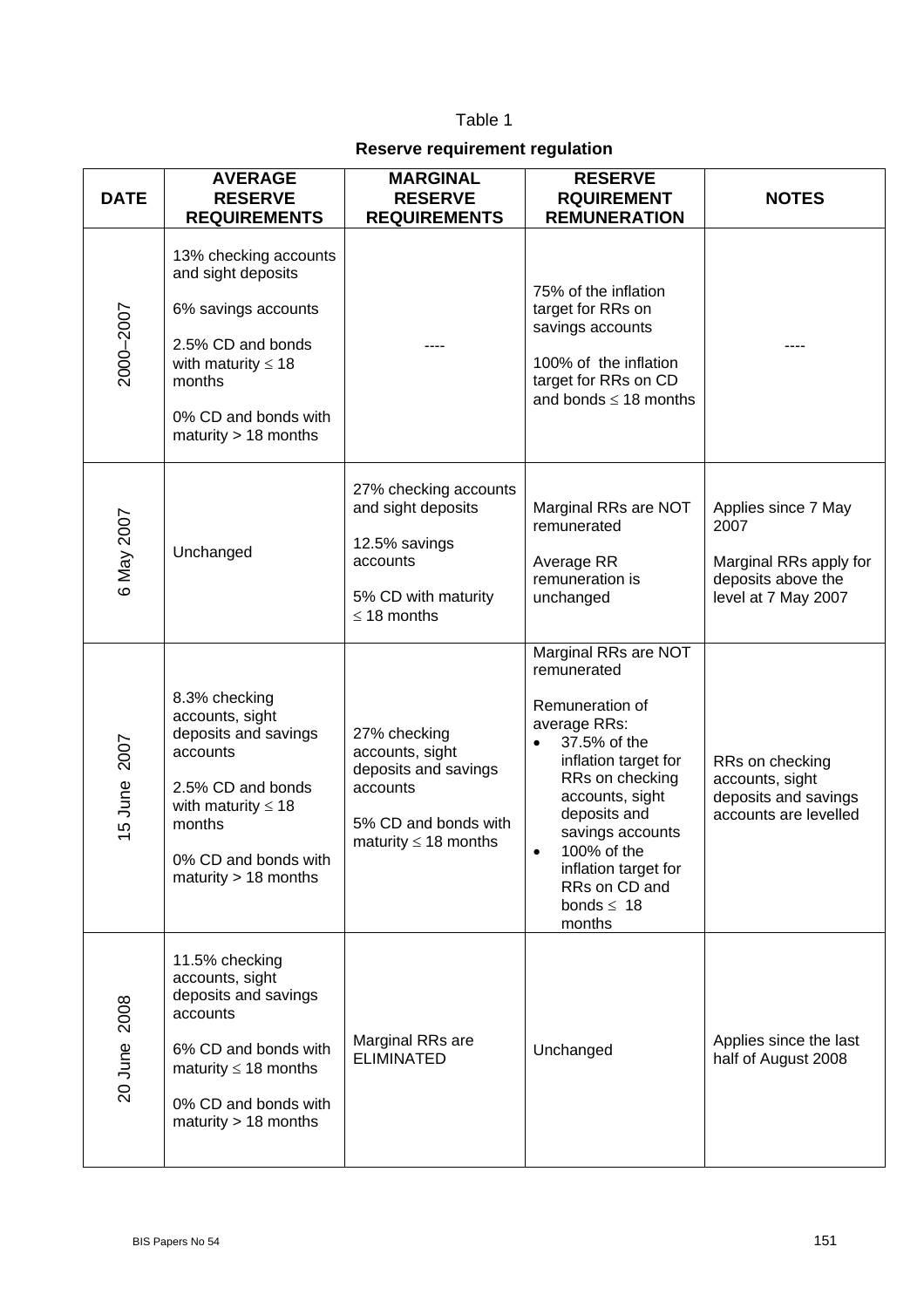| 2008<br>24 October | 11% checking<br>accounts, sight<br>deposits and savings<br>accounts<br>4.5% CD and bonds<br>with maturity $\leq 18$<br>months<br>0% CD and bonds with<br>maturity $> 18$ months | Unchanged                                                                                                                                                                                                                    | Applies since<br>December 2008 |
|--------------------|---------------------------------------------------------------------------------------------------------------------------------------------------------------------------------|------------------------------------------------------------------------------------------------------------------------------------------------------------------------------------------------------------------------------|--------------------------------|
| 30 January 2009    | Unchanged                                                                                                                                                                       | Remuneration of<br>average RRs:<br>0% for RRs on<br>$\bullet$<br>checking accounts,<br>sight deposits and<br>savings accounts<br>100% of the<br>$\bullet$<br>inflation target for<br>RRs on CD and<br>bonds $\leq$ 18 months | Applies since February<br>2009 |
| $Q \neq Q$         | Unchanged                                                                                                                                                                       | <b>Remuneration of RRs</b><br>is ELIMINATED                                                                                                                                                                                  |                                |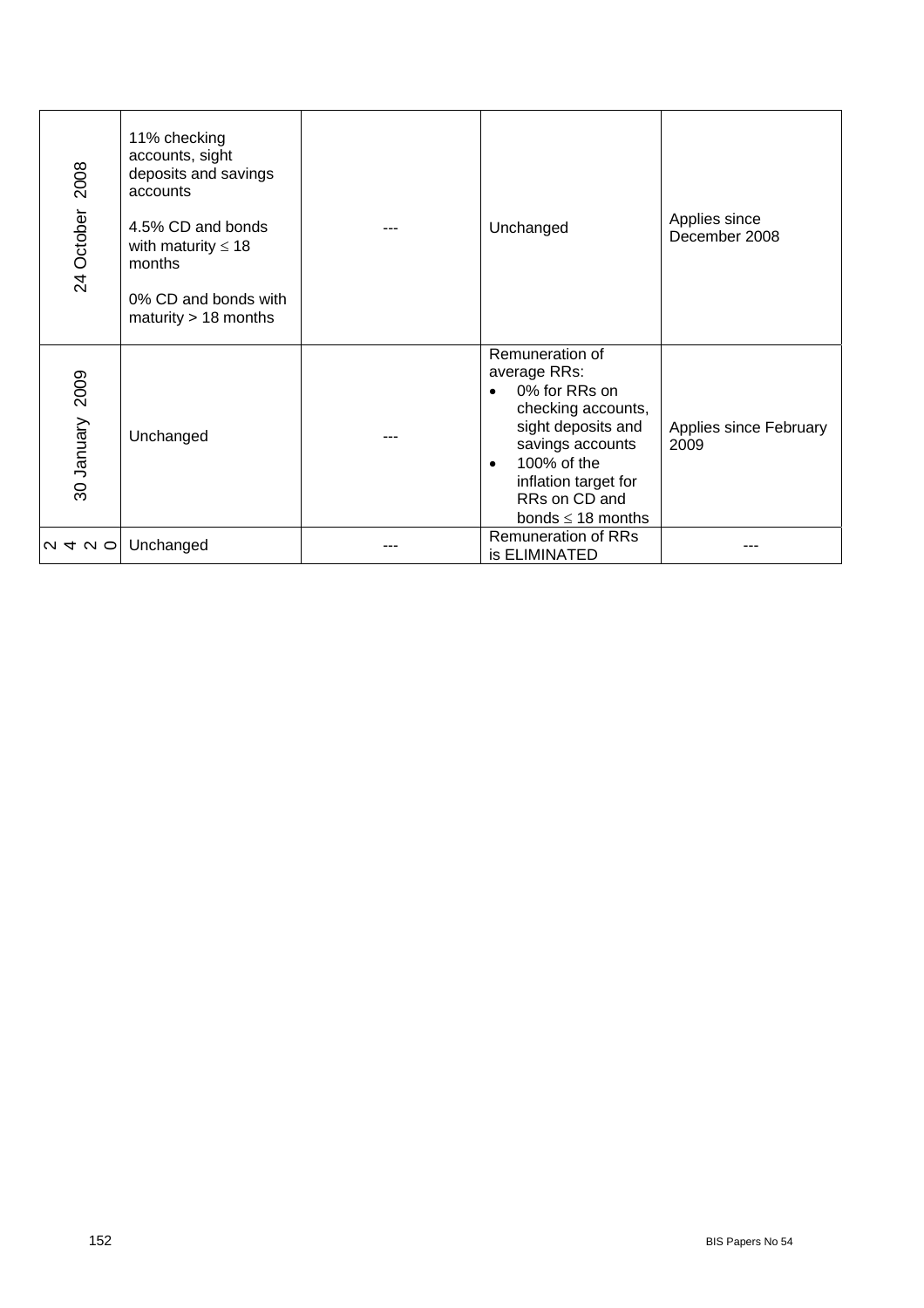### **Loan interest rates and reserve requirements**

|                                                |                                        |                                                                               | <b>LONG-TERM RELATIONSHIP</b> |                                                        |                                |                              |  |  |  |  |
|------------------------------------------------|----------------------------------------|-------------------------------------------------------------------------------|-------------------------------|--------------------------------------------------------|--------------------------------|------------------------------|--|--|--|--|
|                                                | Consumer loan<br>interest rate         | <b>Commercial</b><br>interest<br>loan<br>rate                                 | Prime<br>lending<br>rate      | <b>Commercial</b><br>bank<br>treasury<br>interest rate | Mortgage<br>interest rate      | Average<br>lending rate      |  |  |  |  |
| Market interest rate                           | 1.0                                    | 1.0                                                                           | 1.0                           | 1.0                                                    | 1.0                            | 1.0                          |  |  |  |  |
| Constant                                       | $-6.690$                               | 182.710                                                                       | 0.464                         | 82.036                                                 | $-4.603$<br>$(-3.457)$         | $-5.367$<br>$(-5.383)$       |  |  |  |  |
| <b>Trend</b>                                   | 0.0135<br>(0.484)                      | 0.375<br>(5.721)                                                              | N/A                           | $0.139$ $(7.124)$                                      | N/A                            | N/A                          |  |  |  |  |
| <b>Policy interest rate</b>                    | $-1.925$<br>$(-5.857)$                 | $-0.993$<br>$(-3.391)$                                                        | $-1.331$<br>$(-17.493)$       | $-0.942$ $(-9.359)$                                    | N/A                            | $-1.158$<br>$(-9.823)$       |  |  |  |  |
| Slope of the yield<br>curve                    | $-1.437$<br>$(-4.897)$                 | N/A                                                                           | $-0.463$ $(-7.370)$           | N/A                                                    | N/A                            | $-0.662$<br>$(-5.885)$       |  |  |  |  |
| <b>RARRh</b>                                   | N/A                                    | $-5.143$<br>$(-4.265)$                                                        | $-0.723$ $(-3.921)$           | $-3.203$ $(-7.921)$                                    | N/A                            | N/A                          |  |  |  |  |
| <b>Industrial</b><br>production index          | N/A                                    | $-38.259$<br>$(-3.826)$                                                       | 0.461<br>(0.348)              | $-15.782$<br>$(-5.327)$                                | N/A                            | N/A                          |  |  |  |  |
| <b>TES interest rate</b>                       | N/A                                    | N/A                                                                           | N/A                           | N/A                                                    | $-1.060$<br>$(-9.956)$         | N/A                          |  |  |  |  |
| SHORT-TERM DYNAMICS FOR LOAN INTEREST RATES    |                                        |                                                                               |                               |                                                        |                                |                              |  |  |  |  |
|                                                | ∆ Consumer<br>interest<br>loan<br>rate | <b>Commercial</b><br>∆ Prime lending<br>Δ<br>loan<br>interest<br>rate<br>rate |                               | Commercial<br>Δ<br>bank<br>treasury<br>interest rate   | Δ<br>Mortgage<br>interest rate | ⊿<br>Average<br>lending rate |  |  |  |  |
| <b>Cointegration error</b>                     | $-0.072$<br>$(-3.339)$                 | $-0.092$<br>$(-3.817)$                                                        | $-0.314$<br>$(-5.369)$        | $-0.155$ $(-4.395)$                                    | $-0.102$ $(-3.792)$            | $-0.253$<br>$(-5.015)$       |  |  |  |  |
| Constant                                       | $-0.080$<br>$(-1.995)$                 | $-0.003$<br>$(-0.072)$                                                        | 0.024<br>(0.819)              | 0.040<br>(0.926)                                       | N/A                            | N/A                          |  |  |  |  |
| ⊿ Loan interest rate<br>$(-1)$                 | 0.084<br>(0.955)                       | $-0.336$<br>$(-3.718)$                                                        | $-0.108$<br>$(-1.287)$        | 0.149<br>(1.766)                                       | 0.253<br>(2.744)               | 0.014(0.130)                 |  |  |  |  |
| ∆ Policy interest<br>rate (-1)                 | $-2.231$<br>$(-2.627)$                 | $-2.892$ $(-2.937)$                                                           | $-2.380$<br>$(-3.551)$        | $-0.962$ $(-1.736)$                                    | 0.308<br>(2.646)               | $-2.670$<br>$(-2.878)$       |  |  |  |  |
| ∆ Slope yield curve<br>$(-1)$                  | $-0.057$<br>$(-0.935)$                 | N/A                                                                           | 0.040<br>(0.760)              | N/A                                                    | N/A                            | $0.0006$ $(0.007)$           |  |  |  |  |
| $\triangle$ RARRh(-1)                          | N/A                                    | $(-1.078)$<br>$-0.228$                                                        | $(-1.61)$<br>-0.219           | $(-2.703)$<br>$-0.361$                                 | N/A                            | N/A                          |  |  |  |  |
| $\triangle$ Policy rate (-1) *<br><b>RARRh</b> | (2.606)<br>0.359                       | (3.340)<br>0.557                                                              | (4.630)<br>0.494              | (2.573)<br>0.239                                       | N/A                            | 0.505(3.430)                 |  |  |  |  |
| ∆ SA industrial<br>production index<br>$(-1)$  | N/A                                    | $-2.202$ $(-1.940)$                                                           | 0.667<br>(0.964)              | $(-2.185)$<br>$-1.481$                                 | N/A                            | N/A                          |  |  |  |  |
| ⊿ TES interest rate                            | N/A                                    | N/A                                                                           | N/A                           | N/A                                                    | $-0.076$<br>$(-1.365)$         | N/A                          |  |  |  |  |
| Dummy variables                                | 2007_01<br>2007_04                     | 2003_12                                                                       | N/A                           | 2008_11<br>2009_10                                     | N/A                            | N/A                          |  |  |  |  |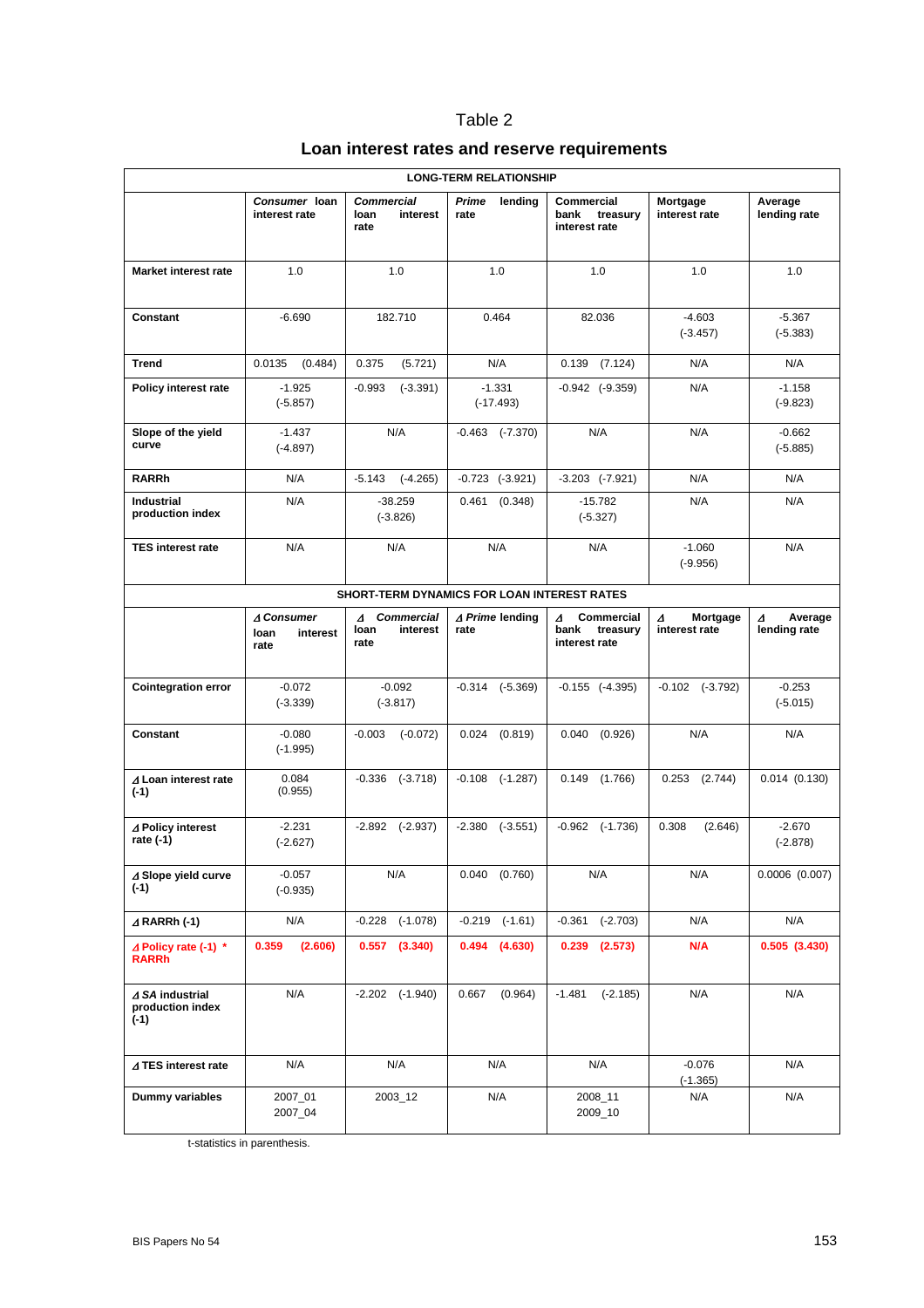# **Deposit interest rates and reserve requirements**

| <b>LONG-TERM RELATIONSHIP</b>        |                                                 |                                                |                                                                       |                                                            |                                |  |  |  |  |
|--------------------------------------|-------------------------------------------------|------------------------------------------------|-----------------------------------------------------------------------|------------------------------------------------------------|--------------------------------|--|--|--|--|
|                                      | Savings account<br>interest rate                | CD<br>Short-term<br>interest rate (90<br>days) | <b>CD</b><br>Short-term<br>interest rate (91-360<br>days)             | Long-term CD interest<br>rate (greater than 360<br>days)   | CD<br>Average<br>interest rate |  |  |  |  |
| Market interest rate                 | 1.0<br>1.0                                      |                                                | 1.0                                                                   | 1.0                                                        | 1.0                            |  |  |  |  |
| Trend                                | N/A                                             | N/A                                            | N/A                                                                   | N/A                                                        | N/A                            |  |  |  |  |
| Constant                             | $-1.099$ $(-2.651)$                             | 0.013                                          | $-0.842$ $(-2.12)$                                                    | $0.229$ $(0.385)$                                          | N/A                            |  |  |  |  |
| Policy interest rate                 | -0.429<br>(-7.650)                              | $-1.005$ $(-12.527)$                           | $-0.924$ $(-19.012)$                                                  | $-1.053$ $(-11.801)$                                       | $-0.933$ $(-42.845)$           |  |  |  |  |
| Slope of the yield<br>curve          | N/A                                             | $-0.638$ $(-5.352)$                            | $-0.550$ $(-10.88)$                                                   | $-0.565$ $(-12.786)$                                       | $-0.491$ $(-15.569)$           |  |  |  |  |
| <b>Marginal RARRh</b>                | N/A                                             | N/A                                            | N/A                                                                   | $-0.181$ $(-2.010)$                                        | $-0.158$ $(-3.122)$            |  |  |  |  |
|                                      |                                                 |                                                | SHORT-TERM DYNAMICS FOR DEPOSIT INTEREST RATES                        |                                                            |                                |  |  |  |  |
|                                      | Δ<br><b>Savings</b><br>account interest<br>rate | ∆ Short-term CD<br>interest rate (90<br>days)  | <b>CD</b><br>$\Delta$<br>Short-term<br>interest rate (91-360<br>days) | ∆ Long-term CD interest<br>rate (greater than 360<br>days) | ∆ Average CD<br>interest rate  |  |  |  |  |
| <b>Cointegration error</b>           | $-0.091$ $(-2.214)$                             | $-0.153$ $(-3.631)$                            | $-0.248$ $(-5.549)$                                                   | $-0.546$ $(-4.979)$                                        | $-0.276$ $(-7.01)$             |  |  |  |  |
| Constant                             | N/A                                             | $-0.018$ $(-0.945)$                            | N/A                                                                   | N/A                                                        | N/A                            |  |  |  |  |
| ∆ Deposit interest<br>rate (-1)      | $0.116$ $(1.252)$                               | $0.017$ $(0.150)$                              | $-0.073$ $(-0.692)$                                                   | $0.101$ $(1.113)$                                          | $-0.241$ $(-2.76)$             |  |  |  |  |
| ∆ Policy interest rate<br>$(-1)$     | $-0.488$<br>$(-2.075)$                          | $-0.655$ $(-1.490)$                            | $-1.259$ $(-3.305)$                                                   | $-2.679$ $(-2.252)$                                        | $-1.767$ $(-5.17)$             |  |  |  |  |
| ∆ Slope yield curve<br>$(-1)$        | N/A                                             | $0.032$ $(0.556)$                              | $0.030$ $(0.751)$                                                     | 0.074<br>(0.739)                                           | 0.041<br>(1.074)               |  |  |  |  |
| $\triangle$ RARRh (-1)               | N/A                                             | N/A                                            | N/A                                                                   | $0.044$ $(0.325)$                                          | $0.008$ $(0.222)$              |  |  |  |  |
| ∆ Policy rate (-1) *<br><b>RARRh</b> | $0.124$ $(3.158)$                               | $0.198$ $(2.66)$                               | 0.290<br>(4.553)                                                      | $0.466$ $(2.489)$                                          | $0.402$ $(6.878)$              |  |  |  |  |
| Dummy variables                      | 2008_6                                          | N/A                                            | N/A                                                                   | 2002_12<br>$2003 - 1$                                      | 2009_03<br>2009_07             |  |  |  |  |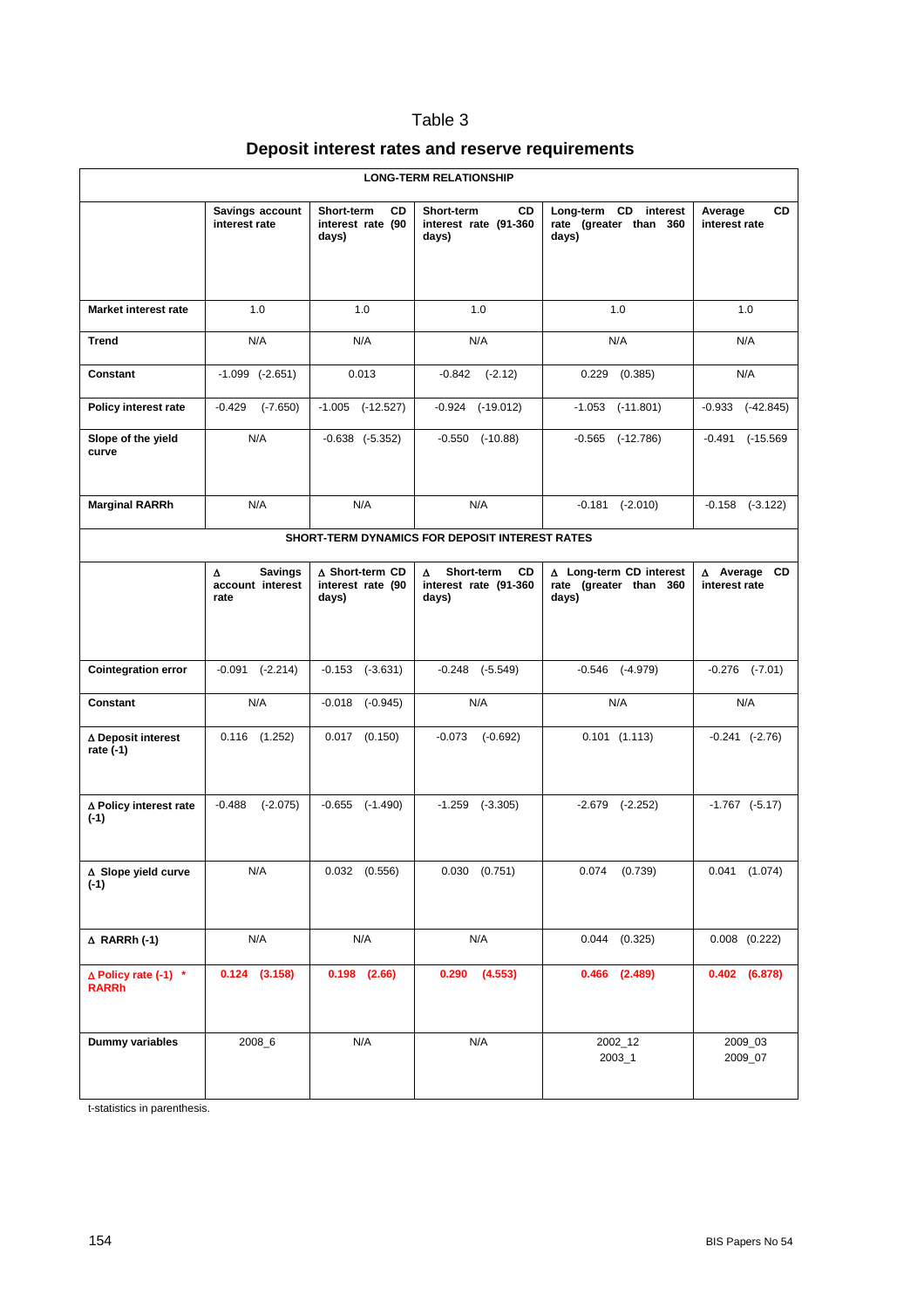# **Loan interest rates – asymmetric response to policy rate changes**

| <b>LONG-TERM RELATIONSHIP</b>                   |                                  |                                    |                                             |                                                  |                           |  |  |  |  |  |
|-------------------------------------------------|----------------------------------|------------------------------------|---------------------------------------------|--------------------------------------------------|---------------------------|--|--|--|--|--|
|                                                 | Consumer Ioan<br>interest rate   | Commercial Ioan<br>interest rate   | Prime lending rate                          | <b>Commercial bank</b><br>treasury interest rate | Average lending<br>rate   |  |  |  |  |  |
| Market interest rate                            | 1.0                              | 1.0                                | 1.0                                         | 1.0                                              | 1.0                       |  |  |  |  |  |
| Constant                                        | $-7.394$                         | 103.296                            | 7.503                                       | 92.755                                           | $-5.056$                  |  |  |  |  |  |
| <b>Trend</b>                                    | $0.013$ $(0.512)$                | $0.243$ $(6.228)$                  | N/A                                         | 0.152<br>(7.516)                                 | N/A                       |  |  |  |  |  |
| Policy interest rate                            | $-1.819$ $(-5.773)$              | $-0.868$ $(-4.988)$                | $-1.326$ $(-14.957)$                        | $-0.950$<br>$(-9.229)$                           | $-1.207$ $(-9.076)$       |  |  |  |  |  |
| Slope of the yield<br>curve                     | $-1.444$ $(-5.287)$              | N/A                                | $-0.526$ $(-7.058)$                         | N/A                                              | $-0.763$ $(-6.014)$       |  |  |  |  |  |
| <b>RARRh</b>                                    | N/A                              | $-2.651$ $(-3.673)$                | $-0.398$ $(-1.932)$                         | $-3.245$ $(-7.681)$                              | N/A                       |  |  |  |  |  |
| Industrial production<br>index                  | N/A                              | $-23.256$ $(-3.899)$               | $-1.349$<br>$(-0.851)$                      | -18.092 (-5.899)                                 | N/A                       |  |  |  |  |  |
|                                                 |                                  |                                    | SHORT-TERM DYNAMICS FOR LOAN INTEREST RATES |                                                  |                           |  |  |  |  |  |
|                                                 | ∆ Consumer<br>loan interest rate | ∆ Commercial<br>loan interest rate | ∆ Prime lending<br>rate                     | ∆ Commercial bank<br>treasury interest rate      | ∆ Average lending<br>rate |  |  |  |  |  |
|                                                 |                                  |                                    |                                             |                                                  |                           |  |  |  |  |  |
| <b>Cointegration error</b>                      | $-0.066$<br>$(-2.916)$           | $-0.183$ $(-5.178)$                | $-0.264$ $(-4.732)$                         | $-0.155$ $(-4.758)$                              | $-0.207$ $(-4.320)$       |  |  |  |  |  |
| Constant                                        | $-0.059$<br>$(-1.289)$           | $0.023$ $(0.463)$                  | $0.031$ $(0.868)$                           | 0.041<br>(1.353)                                 | N/A                       |  |  |  |  |  |
| ⊿ Loan interest rate<br>$(-1)$                  | 0.1024<br>(1.146)                | -0.261<br>$(-2.977)$               | $-0.118$<br>$(-1.299)$                      | 0.125<br>(1.457)                                 | $0.027$ $(0.251)$         |  |  |  |  |  |
| ∆ Policy interest rate<br>$(-1)$                | $0.127$ $(0.627)$                | $0.481$ $(2.308)$                  | 0.740 (3.878)                               | 0.587<br>(3.335)                                 | 0.668<br>(3.261)          |  |  |  |  |  |
| ∆ Slope yield curve<br>$(-1)$                   | $-0.063$ $(-1.006)$              | N/A                                | $0.049$ $(0.854)$                           | N/A                                              | 0.016<br>(0.186)          |  |  |  |  |  |
| $\triangle$ RARRh (-1)                          | N/A                              | $-0.139$ $(-0.674)$                | $-0.049$ $(-0.350)$                         | $-0.325$ $(-2.472)$                              | N/A                       |  |  |  |  |  |
| ∆ Policy rate (-1) * dir<br>(asymmetric effect) | $-0.691$ $(-1.962)$              | $-0.944$ $(-2.467)$                | $-0.671$ $(-2.468)$                         | $-0.496$ $(-2.196)$                              | $-0.993$ $(-3.121)$       |  |  |  |  |  |
| ∆ SA industrial<br>production index (-1)        | N/A                              | $-3.060$ $(-2.757)$                | $0.101$ $(0.135)$                           | $-1.821$<br>$(-2.673)$                           | N/A                       |  |  |  |  |  |
| Dummy variables                                 | 2007_01<br>2007_04               | 2003_12                            | N/A                                         | 2008_11<br>2009_10                               | N/A                       |  |  |  |  |  |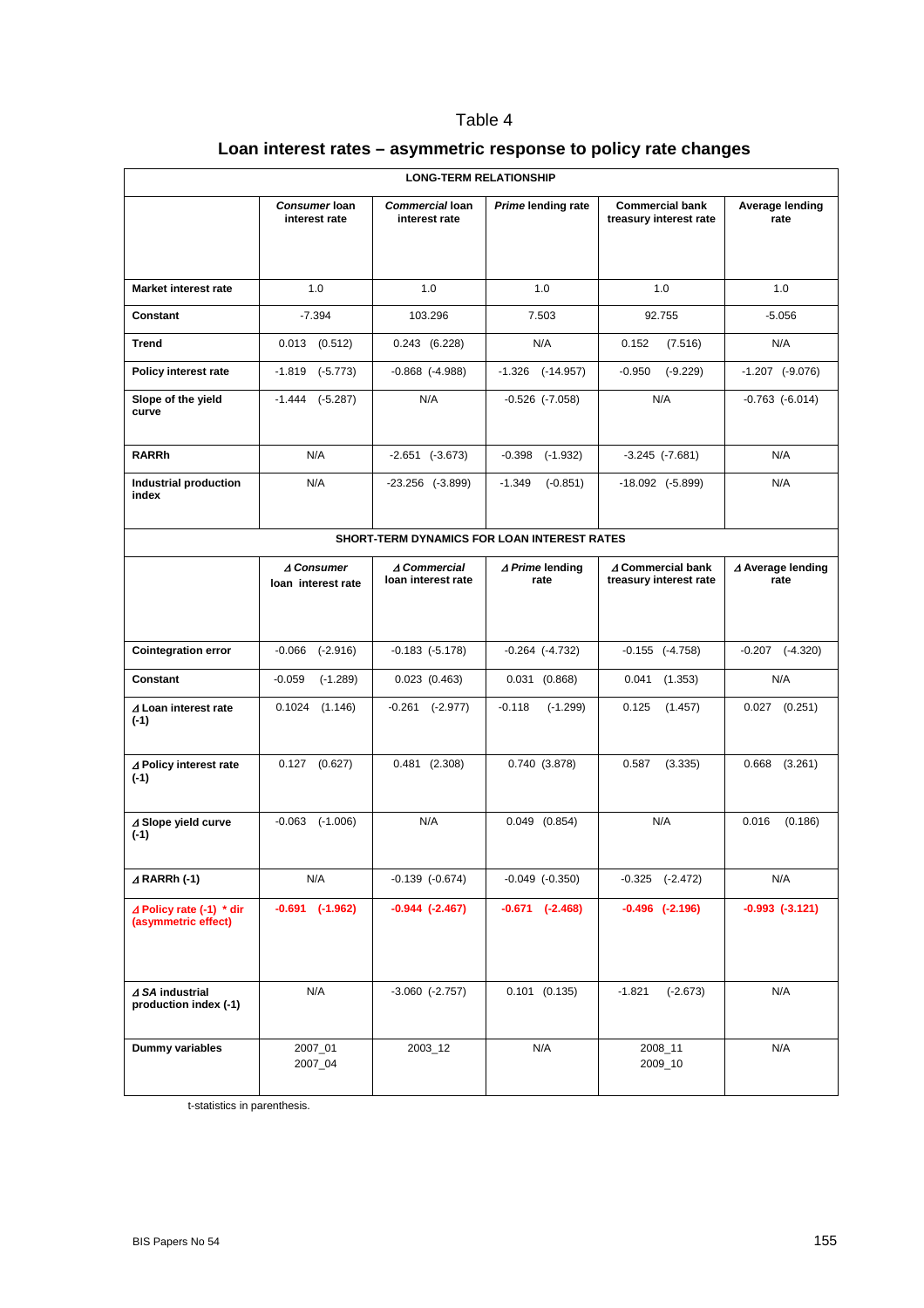|  |  |  | Deposit interest rates – asymmetric response to policy rate changes |
|--|--|--|---------------------------------------------------------------------|
|  |  |  |                                                                     |

|                                             |                                       |                                               | <b>LONG-TERM RELATIONSHIP</b>                      |                                                    |                                                               |                                    |  |  |  |
|---------------------------------------------|---------------------------------------|-----------------------------------------------|----------------------------------------------------|----------------------------------------------------|---------------------------------------------------------------|------------------------------------|--|--|--|
|                                             | Savings<br>account<br>interest rate   | Short-term CD<br>interest rate (90<br>days)   | Short-term CD<br>interest rate (91-<br>360 days)   | Short-term CD<br>interest rate (91-<br>360 days)   | Long-term CD<br>interest rate<br>(greater than 360<br>days)   | <b>Average CD</b><br>interest rate |  |  |  |
| <b>Market</b><br>interest rate              | 1.0                                   | 1.0                                           | 1.0                                                | 1.0                                                | 1.0                                                           | 1.0                                |  |  |  |
| Constant                                    | $-0.850$                              | 0.088                                         | $-0.640$                                           | $-0.802$                                           | 0.136                                                         | N/A                                |  |  |  |
| <b>Policy interest</b><br>rate              | $-0.462$ $(-6.876)$                   | $-1.009$ $(-13.128)$                          | $-0.960$ $(-19.230)$                               | $-0.937$ $(-20.199)$                               | $-1.038$ $(-11.585)$                                          | $-0.953$<br>$(-38.438)$            |  |  |  |
| Slope of the<br>vield curve                 | N/A                                   | $-0.711$ $(-6.362)$                           | $-0.591$ $(-11.534)$                               | $-0.566$ $(-11.873)$                               | $-0.550$ $(-12.433)$                                          | $-0.506$<br>$(-14.359)$            |  |  |  |
| <b>Marginal</b><br>reserve<br>requirement   | N/A                                   | N/A                                           | N/A                                                | N/A                                                | $-0.185$ $(-2.040)$                                           | $-0.138$<br>$(-2.440)$             |  |  |  |
| SHORT-TERM DYNAMICS FOR LOAN INTEREST RATES |                                       |                                               |                                                    |                                                    |                                                               |                                    |  |  |  |
|                                             | ∆ Savings<br>account<br>interest rate | ∆ Short-term CD<br>interest rate (90<br>days) | ∆ Short-term CD<br>interest rate (91-<br>360 days) | ∆ Short-term CD<br>interest rate (91-<br>360 days) | ∆ Long-term CD<br>interest rate<br>(greater than 360<br>days) | ∆ Average CD<br>interest rate      |  |  |  |
|                                             |                                       |                                               |                                                    |                                                    |                                                               |                                    |  |  |  |
| Cointegration<br>error                      | $-0.063$ $(-1.736)$                   | $-0.165$ $(-3.789)$                           | $-0.227$ $(-5.138)$                                | $-0.256$ $(-5.691)$                                | $-0.574$ $(-5.374)$                                           | $-0.246$<br>$(-6.008)$             |  |  |  |
| Constant                                    | N/A                                   | $-0.001$ $(-0.063)$                           | N/A                                                | N/A                                                | N/A                                                           | N/A                                |  |  |  |
| ∆ Market<br>interest rate<br>$(-1)$         | 0.119(1.256)                          | 0.011(0.099)                                  | $-0.102$ $(-0.915)$                                | $-0.127$ $(-1.161)$                                | $0.109$ $(1.223)$                                             | $-0.214$ $(-2.271)$                |  |  |  |
| $\Delta$ Policy<br>interest rate<br>$(-1)$  | 0.304(5.689)                          | 0.639(5.186)                                  | 0.690(6.345)                                       | $-0.552$ $(-1.024)$                                | $-5.354$ $(-2.926)$                                           | 0.840<br>(7.955)                   |  |  |  |
| ∆ Slope yield<br>curve (-1)                 | N/A                                   | $0.137$ $(0.232)$                             | 0.0345(0.852)                                      | $0.023$ $(0.567)$                                  | $0.091$ $(0.929)$                                             | $0.044$ $(1.104)$                  |  |  |  |
| ∆ Marginal<br>RARRh (-1)                    | N/A                                   | N/A                                           | N/A                                                | N/A                                                | $-0.010$ $(-0.075)$                                           | 0.049<br>(1.199)                   |  |  |  |
| ∆ Policy rate<br>$(-1) * dir$               | $-0.183$ $(-2.196)$                   | $-0.453$ $(-2.458)$                           | $-0.656$ $(-4.512)$                                | $-0.363$ $(-2.037)$                                | 1.161 (1.996)                                                 | $-0.803$ $(-5.956)$                |  |  |  |
| ∆ Policy rate<br>*RARRh                     | N/A                                   | N/A                                           | N/A                                                | 0.193(2.323)                                       | $0.861$ $(3.093)$                                             | N/A                                |  |  |  |
| <b>Dummy</b><br>variables                   | 2008_06                               | N/A                                           | N/A                                                | N/A                                                | 2002_12<br>$2003 - 1$                                         | 2009_3<br>2009_7                   |  |  |  |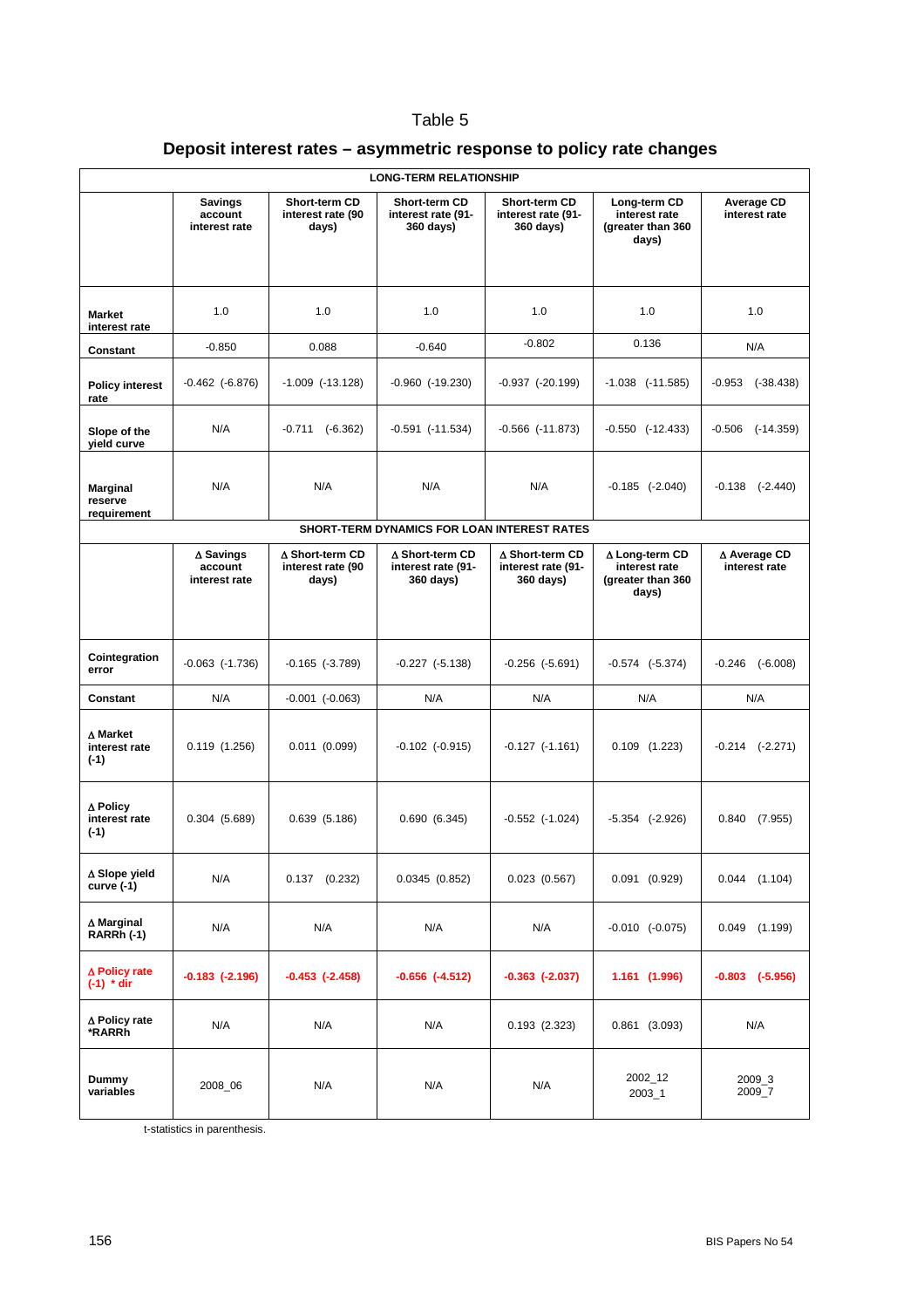### **Loan interest rates – central bank's net creditor position**

| <b>LONG-TERM RELATIONSHIP</b>           |                                                                                               |                                              |                      |  |  |  |  |  |
|-----------------------------------------|-----------------------------------------------------------------------------------------------|----------------------------------------------|----------------------|--|--|--|--|--|
|                                         | Commercial bank treasury<br>interest rate                                                     | Commercial<br>bank<br>treasury interest rate | Prime lending rate   |  |  |  |  |  |
| <b>Market interest rate</b>             | 1.0                                                                                           | 1.0                                          | 1.0                  |  |  |  |  |  |
| Constant                                | 84.667                                                                                        | 81.888                                       | 2.198                |  |  |  |  |  |
| <b>Trend</b>                            | $0.143$ $(7.201)$                                                                             | 0.140(7.264)                                 | N/A                  |  |  |  |  |  |
| Policy interest rate                    | $-0.984$ $(-9.849)$                                                                           | $-0.998$ $(-10.188)$                         | $-1.429$ $(-16.255)$ |  |  |  |  |  |
| Slope of the yield curve                | N/A                                                                                           | N/A                                          | $-0.508$ $(-7.44)$   |  |  |  |  |  |
| Average reserve<br>requirement          | $-3.004$ $(-7.231)$                                                                           | $-3.001$ $(-7.621)$                          | $-0.48$ $(-2.555)$   |  |  |  |  |  |
| Industrial production index             | $-16.520$ $(-5.553)$                                                                          | -15.892 (-5.429)                             | N/A                  |  |  |  |  |  |
|                                         | SHORT-TERM DYNAMICS FOR LOAN INTEREST RATES                                                   |                                              |                      |  |  |  |  |  |
|                                         | ⊿ Commercial<br>∆ Commercial bank treasury<br>bank<br>interest rate<br>treasury interest rate |                                              | ∆ Prime lending rate |  |  |  |  |  |
|                                         |                                                                                               |                                              |                      |  |  |  |  |  |
| <b>Cointegration error</b>              | $-0.163$ $(-4.778)$                                                                           | $-0.166$ $(-4.761)$                          | $-0.264$ $(-4.682)$  |  |  |  |  |  |
| Constant                                | $0.013$ $(0.516)$                                                                             | $0.005$ $(0.210)$                            | $-0.01$ $(-0.344)$   |  |  |  |  |  |
| ∆ Loan interest rate (-1)               | $0.134$ $(1.522)$                                                                             | $0.178$ $(2.105)$                            | $-0.077$ $(-0.864)$  |  |  |  |  |  |
| ⊿ Policy interest rate (-1)             | $0.457$ $(2.730)$                                                                             | $0.432$ $(2.701)$                            | $0.607$ $(3.495)$    |  |  |  |  |  |
| ∆ Slope yield curve (-1)                | N/A                                                                                           | N/A                                          | $0.058$ $(1.03)$     |  |  |  |  |  |
| ⊿ RARRh (-1)                            | $-0.301$ $(-2.304)$                                                                           | $-0.303$ $(-2.316)$                          | $-0.034$ $(-0.241)$  |  |  |  |  |  |
| ⊿ Industrial production<br>index $(-1)$ | $-1.889$ $(-2.765)$                                                                           | $-1.829$ $(-2.707)$                          | N/A                  |  |  |  |  |  |
| ⊿ Policy rate (-1)<br>* dir * NCP       | $-0.518$ $(-1.648)$                                                                           | N/A                                          | N/A                  |  |  |  |  |  |
| ⊿ Policy rate (-1) * NCP                | N/A                                                                                           | $-0.420$ $(-1.887)$                          | $-0.567$ $(-2.084)$  |  |  |  |  |  |
| ⊿ Industrial production<br>index        | N/A                                                                                           | N/A                                          | $-1.243$ $(-1.688)$  |  |  |  |  |  |
| Dummy variables                         | 2008_11<br>2009_10                                                                            | 2008_11<br>2009_10                           | N/A                  |  |  |  |  |  |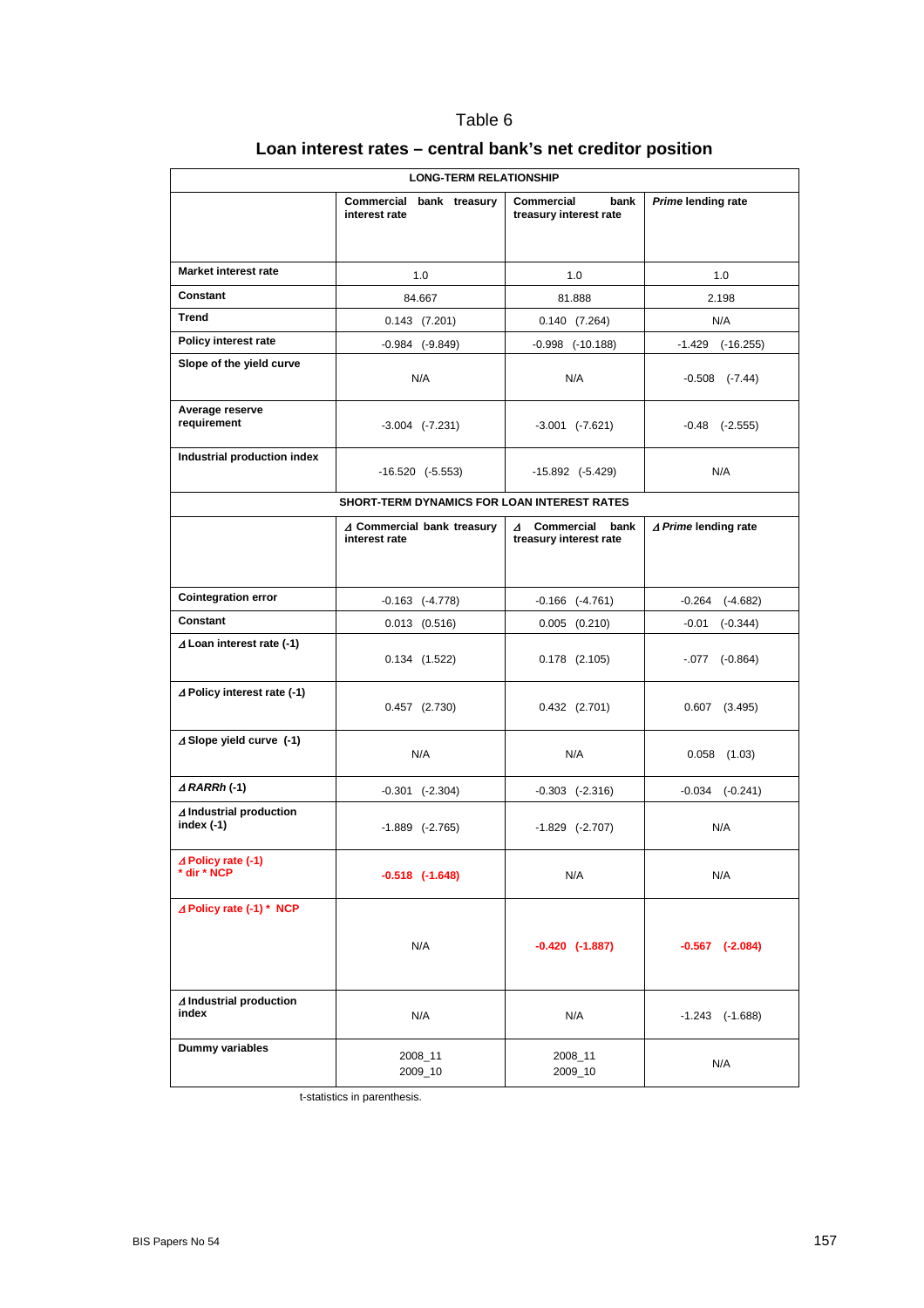# **Deposit interest rates – central bank's net creditor position effects**

| <b>LONG-TERM RELATIONSHIP</b>               |              |                                            |  |                                                         |                                                      |                                                                     |                                                                              |                        |                                   |                   |                                       |
|---------------------------------------------|--------------|--------------------------------------------|--|---------------------------------------------------------|------------------------------------------------------|---------------------------------------------------------------------|------------------------------------------------------------------------------|------------------------|-----------------------------------|-------------------|---------------------------------------|
|                                             |              | <b>Savings</b><br>account<br>interest rate |  | Short-term CD<br>interest rate (90<br>days)             | Short-term CD<br>interest rate (90<br>days)          | Short-term CD<br>interest<br>rate<br>$(91-360 \text{ days})$        | Short-term CD<br>interest rate<br>(91-360 days)                              |                        | Average<br>CD<br>interest<br>rate |                   | Average<br><b>CD</b> interest<br>rate |
|                                             |              |                                            |  |                                                         |                                                      |                                                                     |                                                                              |                        |                                   |                   |                                       |
| <b>Market</b><br>interest rate              | $\mathbf{1}$ |                                            |  | $\mathbf{1}$                                            | $\mathbf{1}$                                         | $\mathbf{1}$                                                        | $\mathbf{1}$                                                                 |                        | $\mathbf{1}$                      |                   | $\mathbf{1}$                          |
| Constant                                    |              | $-0.787$                                   |  | 0.528                                                   | 0.538                                                | $-0.003$                                                            | $-0.054$                                                                     |                        | N/A                               |                   | N/A                                   |
| <b>Policy</b><br>interest rate              |              | $-0.471$<br>$(-6.534)$                     |  | $-1.064$ $(-11.318)$                                    | $-1.071$ $(-11.663)$                                 | $-1.018$ $(-13.46)$                                                 | $-1.011$<br>$(-13.704)$                                                      |                        | -0.920<br>$(-26.861)$             |                   | $-0.929$<br>$(-29.798)$               |
| Slope of the<br>yield curve                 |              | N/A                                        |  | $-0.769$ $(-5.601)$                                     | $-0.7101$<br>$(-5.323)$                              | $-0.631$<br>$(-7.961)$                                              | $-0.591$ $(-7.765)$                                                          |                        | $-0.497$<br>$(-9.868)$            |                   | $-0.479$<br>$(-10.617)$               |
| Marginal<br>reserve<br>requirement          | N/A          |                                            |  | N/A                                                     | N/A                                                  | N/A                                                                 | N/A                                                                          |                        | $-0.179$<br>$(-2.242)$            |                   | $-0.153$<br>$(-2.106)$                |
| SHORT-TERM DYNAMICS FOR LOAN INTEREST RATES |              |                                            |  |                                                         |                                                      |                                                                     |                                                                              |                        |                                   |                   |                                       |
|                                             |              | ∆ Savings<br>account<br>interest rate      |  | ∆ Short-term<br><b>CD</b> interest<br>rate (90<br>days) | ∆ Short-term<br><b>CD</b> interest<br>rate (90 days) | Short-term<br>Δ.<br>CD<br>interest<br>rate<br>$(91 - 360)$<br>days) | Short-<br>Δ<br>term<br><b>CD</b><br>interest<br>rate<br>$(91 -$<br>360 days) | <b>CD</b><br>rate      | ∆ Average<br>interest             |                   | ∆ Average CD<br>interest rate         |
| <b>Cointegration error</b>                  |              | $-0.047$<br>$(-1.311)$                     |  | $-0.115$<br>$(-2.864)$                                  | $-0.117$<br>$(-3.056)$                               | $-0.146$<br>$(-3.708)$                                              | $-0.161$<br>$(-4.116)$                                                       | $-0.175$<br>$(-3.954)$ |                                   |                   | $-0.194$ $(-4.434)$                   |
| Constant                                    |              | N/A                                        |  | $-0.022$<br>$(-1.138)$                                  | $-0.026$<br>$(-1.386)$                               | N/A                                                                 | N/A                                                                          |                        |                                   |                   |                                       |
| ∆ Deposit interest<br>rate (-1)             |              | 0.156<br>(1.656)                           |  | 0.086<br>(0.773)                                        | $0.113$ $(1.023)$                                    | 0.043<br>(0.401)                                                    | 0.066<br>(0.63)                                                              |                        | $-0.070$<br>$(-0.694)$            |                   | $-0.038$ $(-0.394)$                   |
| ∆ Policy interest<br>rate (-1)              |              | 0.263<br>(5.448)                           |  | 0.523<br>(4.777)                                        | 0.539<br>(5.163)                                     | 0.523<br>(5.021)                                                    | 0.513<br>0.612<br>(5.22)<br>(5.635)                                          |                        |                                   | $0.605$ $(5.850)$ |                                       |
| ∆ Slope yield curve<br>$(-1)$               |              | N/A                                        |  | 0.03<br>(0.497)                                         | 0.048<br>(0.837)                                     | 0.069<br>(1.68)                                                     | 0.072<br>(1.759)                                                             |                        | 0.023<br>(0.506)                  | $0.022$ $(0.504)$ |                                       |
| ∆Marginal RARRh<br>$(-1)$                   |              | N/A                                        |  | N/A                                                     | N/A                                                  | N/A                                                                 | N/A                                                                          |                        | 0.107<br>(2.378)                  |                   | $0.110$ $(2.525)$                     |
| $\triangle$ Policy rate (-1) *<br>dir * NCP |              | $-0.185$<br>$(-1.425)$                     |  | $-0.357$<br>$(-1.434)$                                  | N/A                                                  | $-0.438$<br>$(-2.175)$                                              | N/A                                                                          |                        | $-0.474$<br>$(-2.337)$            |                   | N/A                                   |
| $\Delta$ Policy rate (-1) *<br><b>NCP</b>   |              | N/A                                        |  | N/A                                                     | $-0.0402$ $(-2.35)$                                  | N/A                                                                 | $-0.355$<br>$(-2.395)$                                                       |                        | N/A                               |                   | $-0.430$ $(-2.876)$                   |
| Dummy variables                             |              | 2008_6                                     |  | N/A                                                     | N/A                                                  | N/A                                                                 | N/A                                                                          |                        | N/A                               |                   | N/A                                   |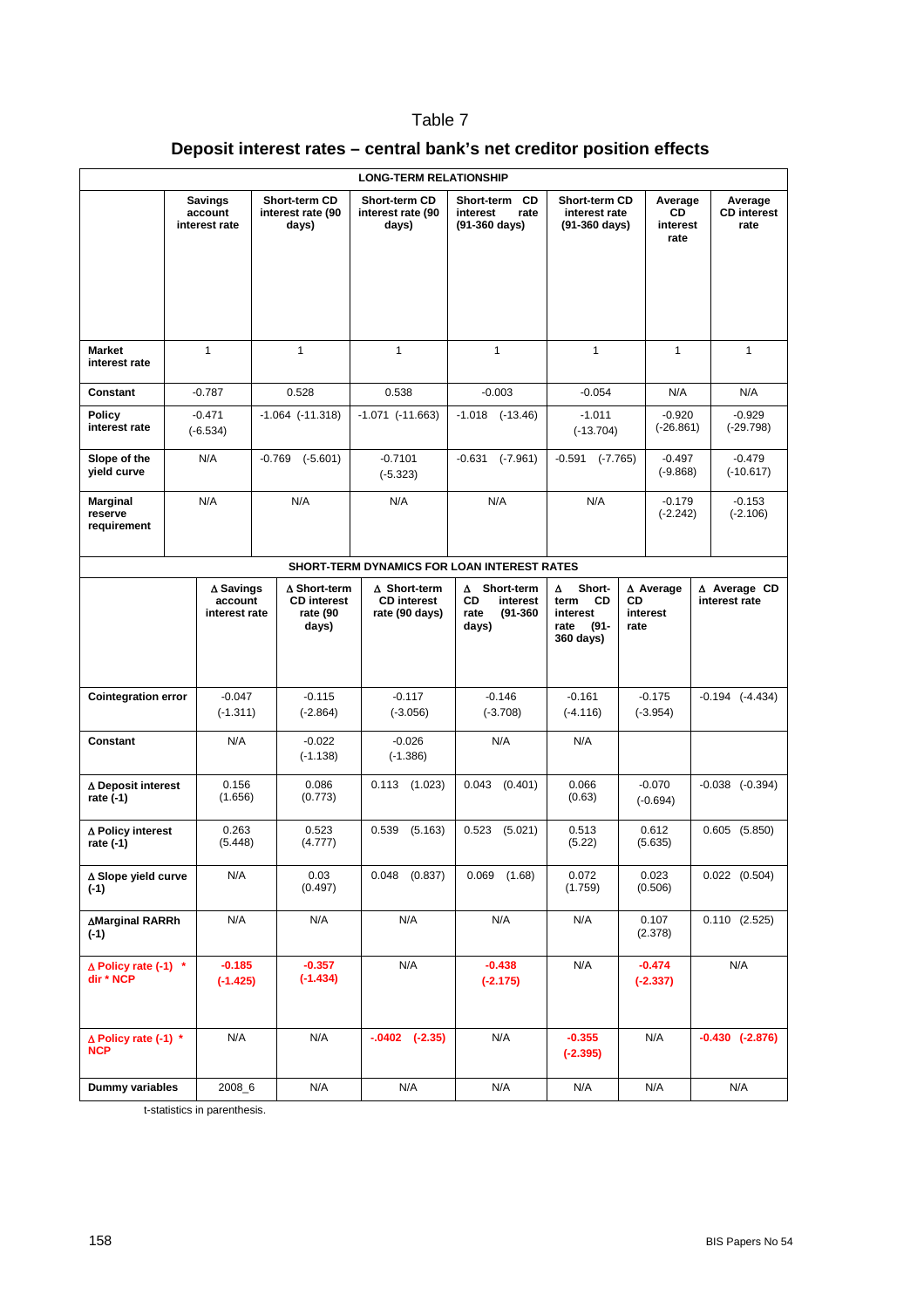![](_page_26_Figure_0.jpeg)

![](_page_26_Figure_1.jpeg)

**Impulse response functions for loan interest rates Policy rate shock for different reserve requirement levels**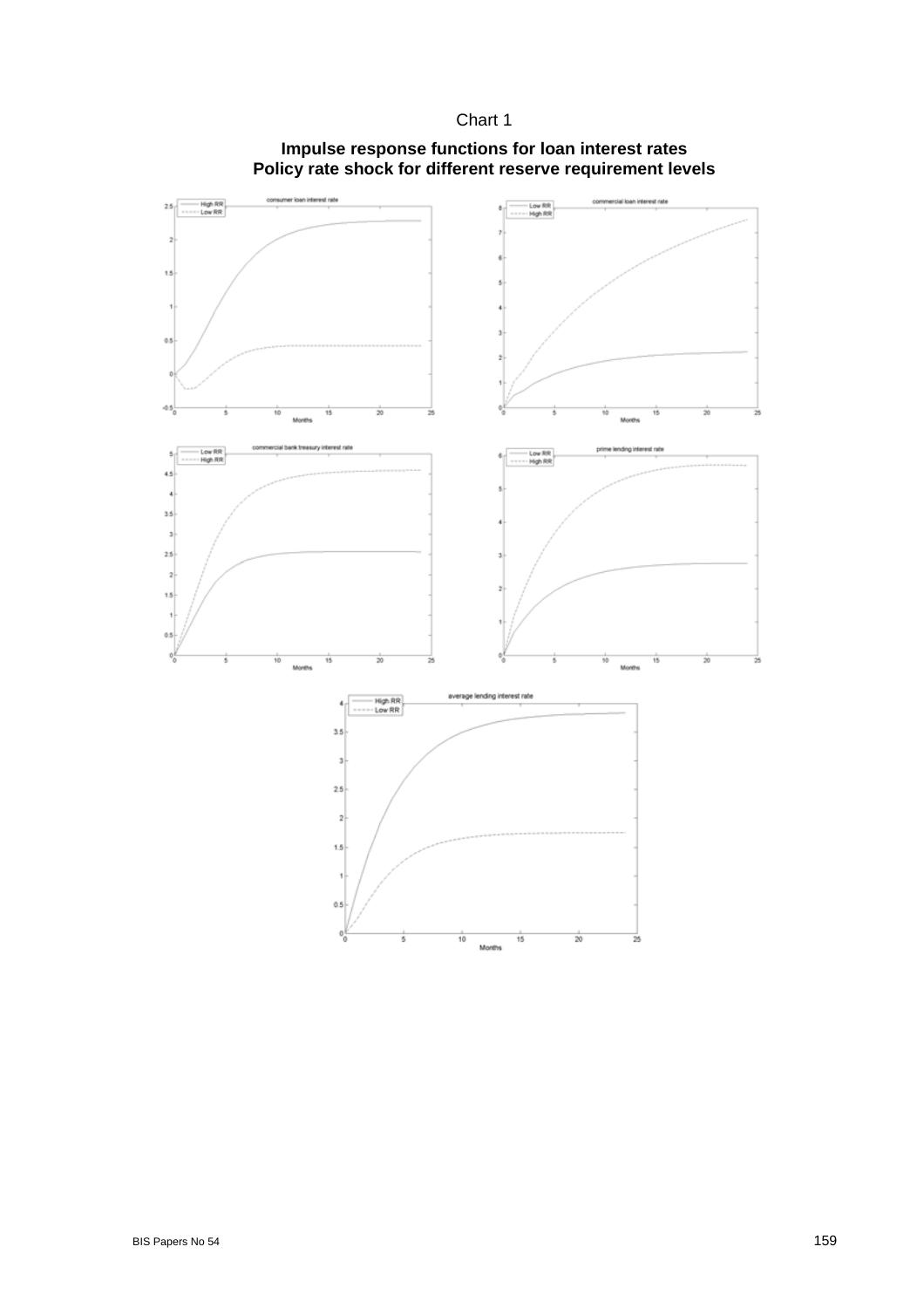![](_page_27_Figure_0.jpeg)

![](_page_27_Figure_1.jpeg)

#### **Impulse response functions for deposit interest rates Policy rate shock for different reserve requirement levels**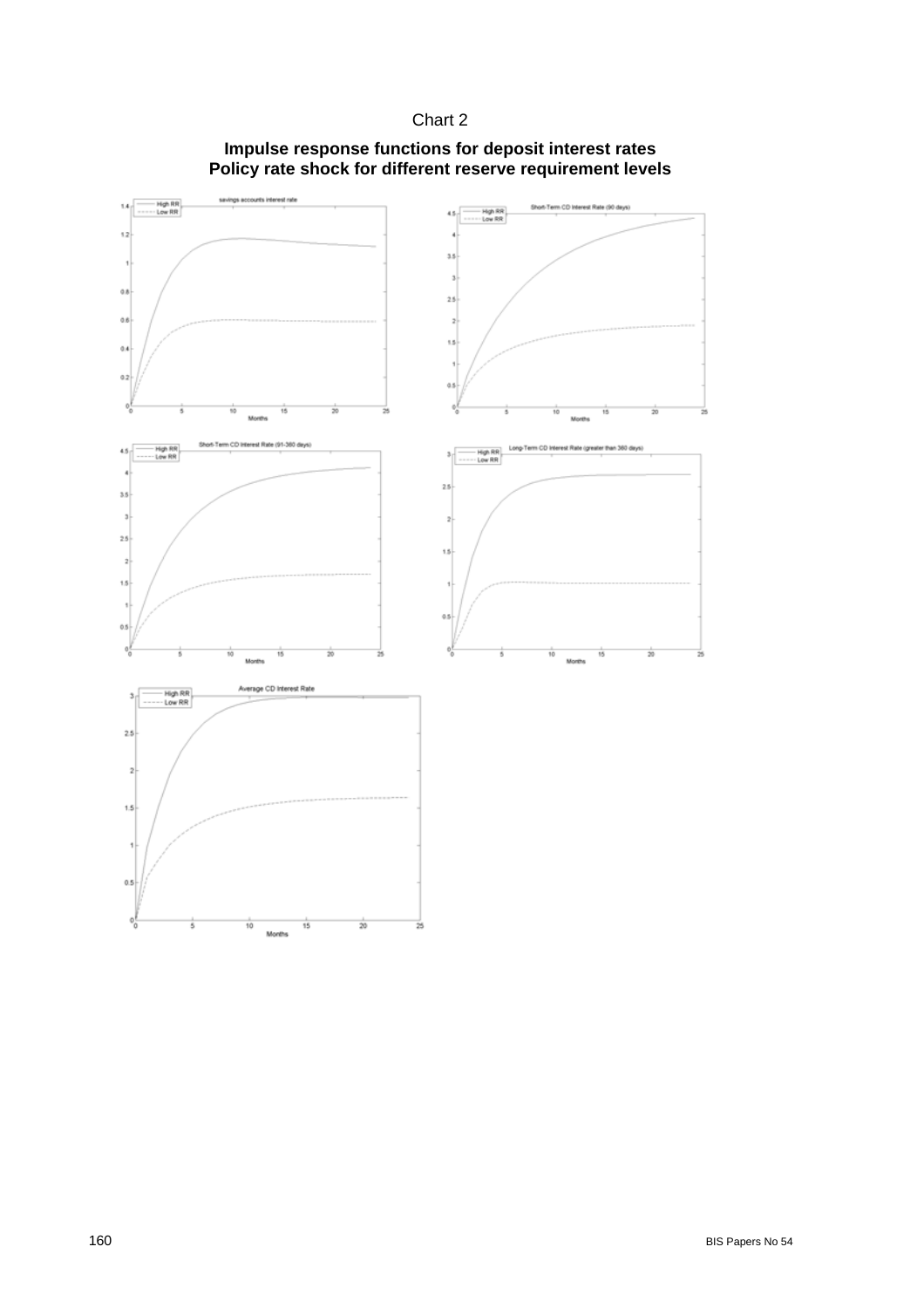![](_page_28_Figure_0.jpeg)

![](_page_28_Figure_1.jpeg)

### **Impulse response functions for loan interest rates Asymmetric response to policy rate changes**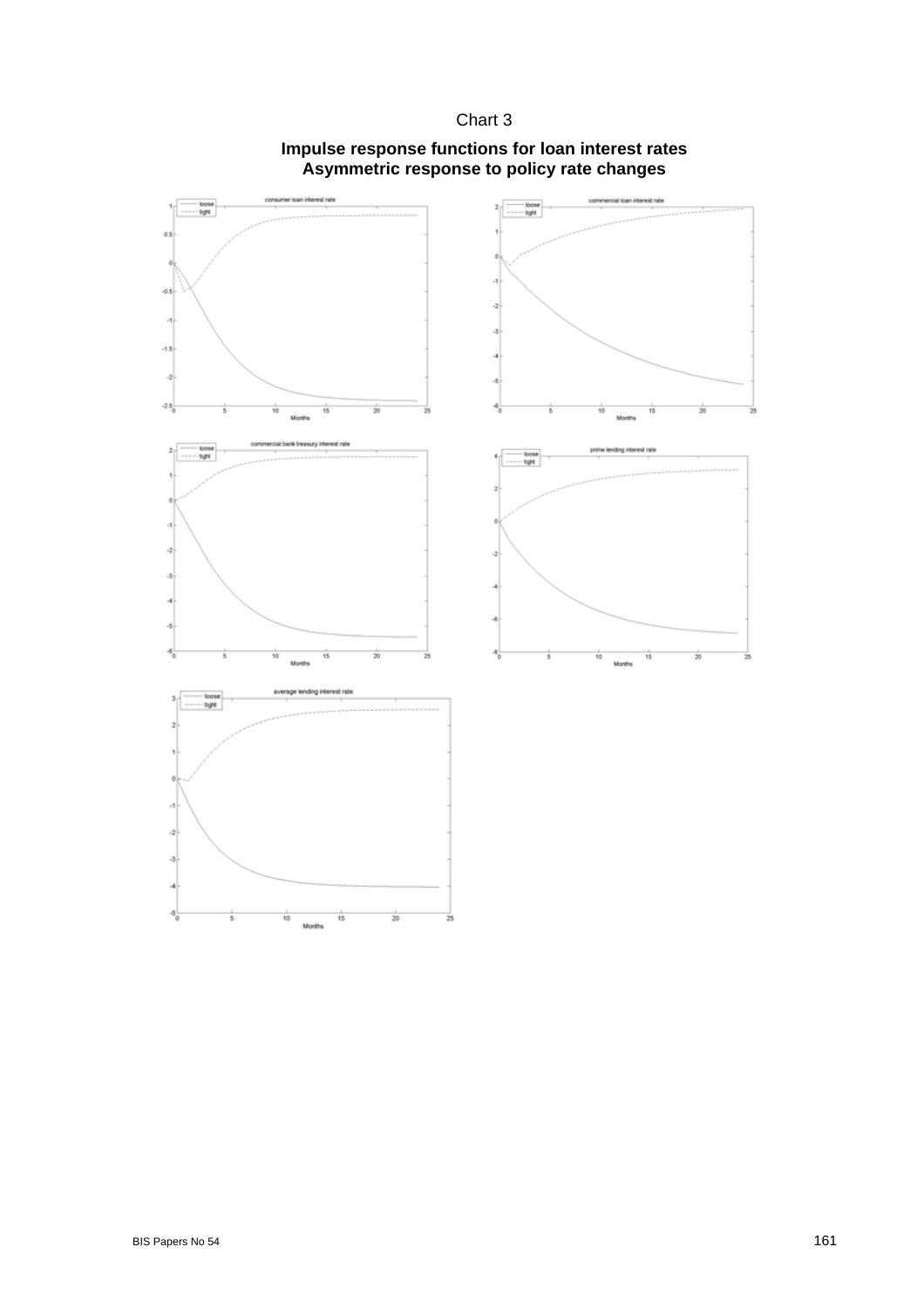![](_page_29_Figure_0.jpeg)

![](_page_29_Figure_1.jpeg)

### **Impulse response functions for deposit interest rates Asymmetric response to policy rate changes**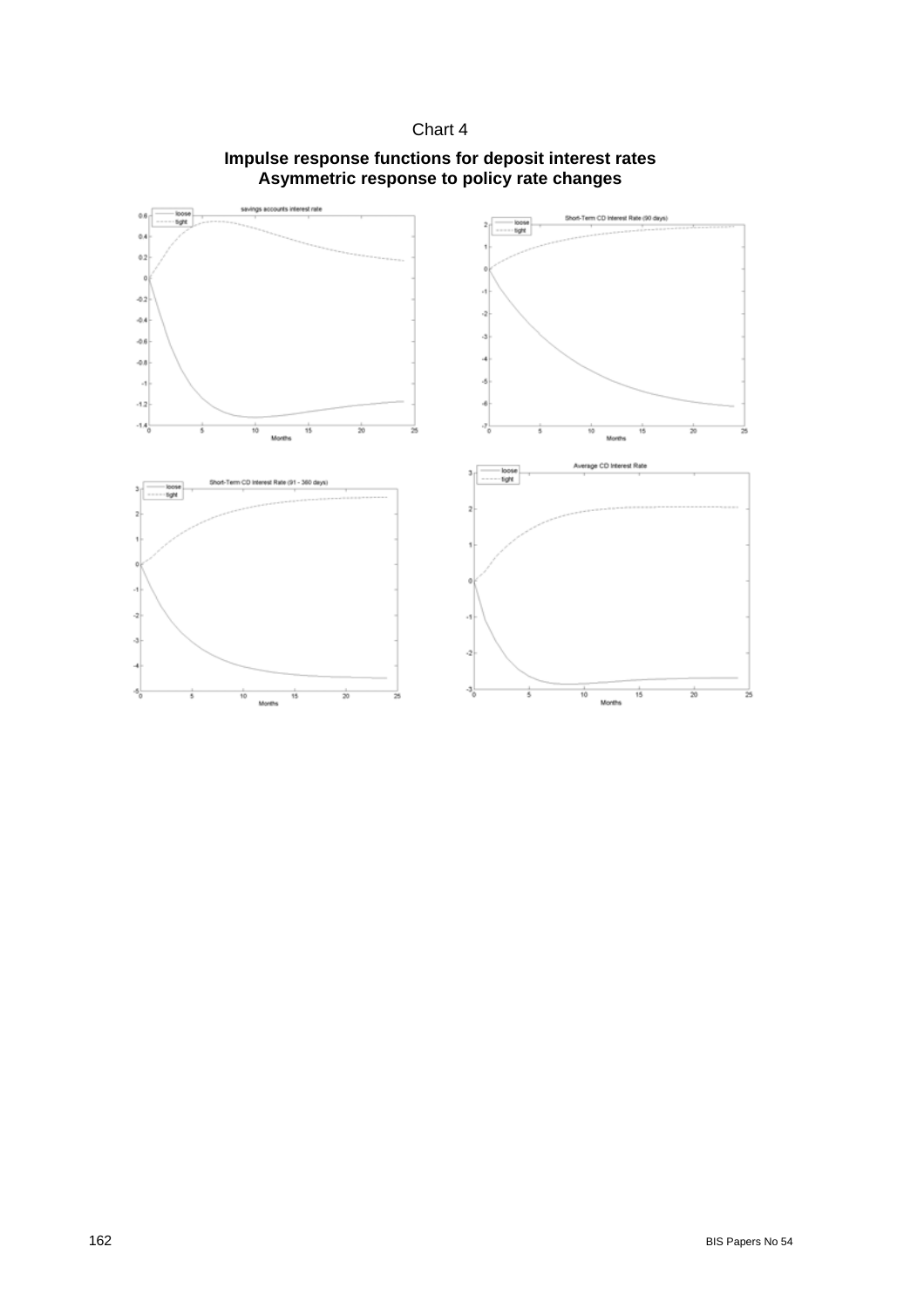![](_page_30_Figure_0.jpeg)

#### **Impulse response functions for loan interest rates Policy rate shock – central bank's net creditor position (NCP) effects**

![](_page_30_Figure_2.jpeg)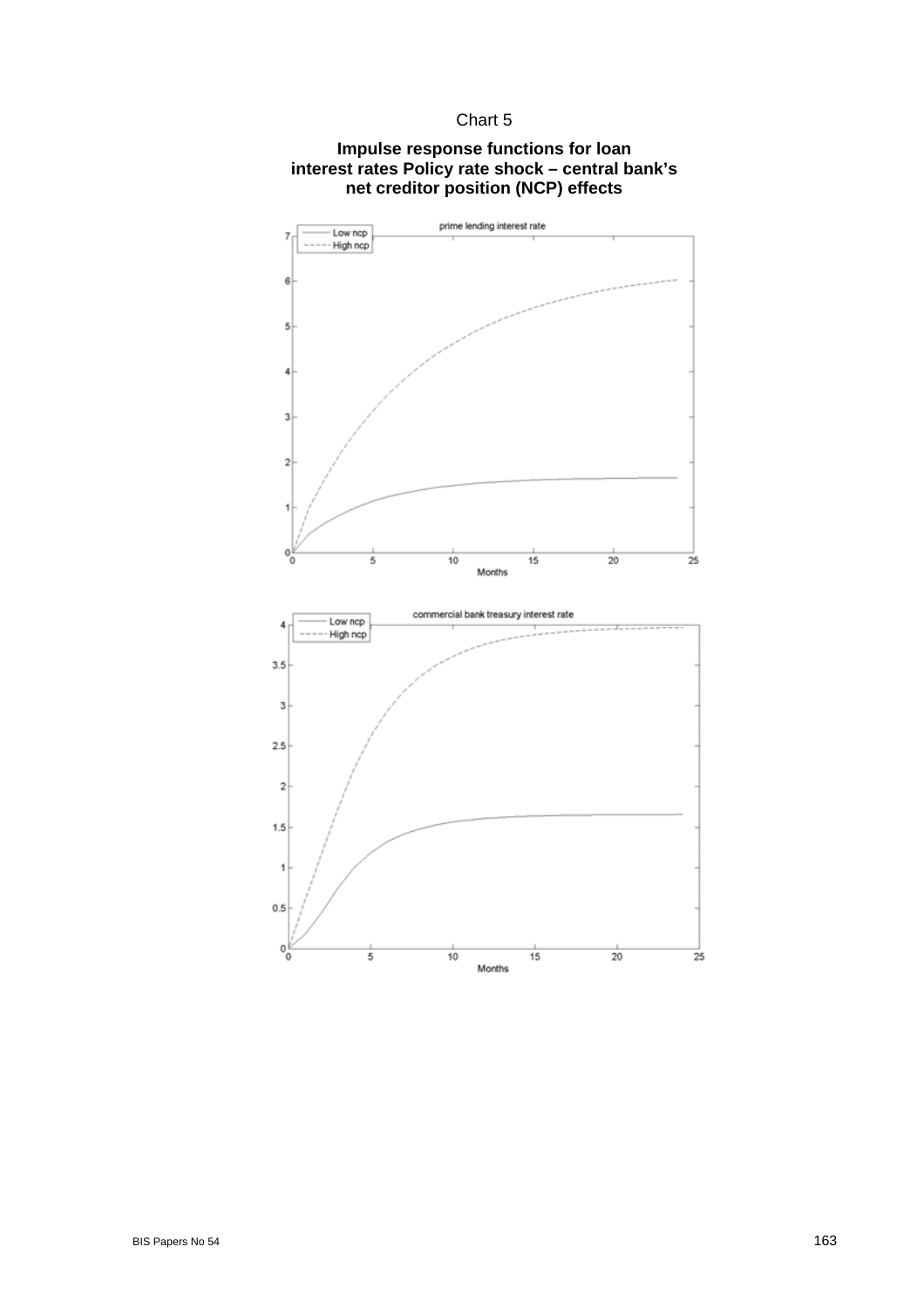### Chart 6

![](_page_31_Figure_1.jpeg)

#### **Impulse response functions for deposit interest rates Asymmetric response to policy rate changes**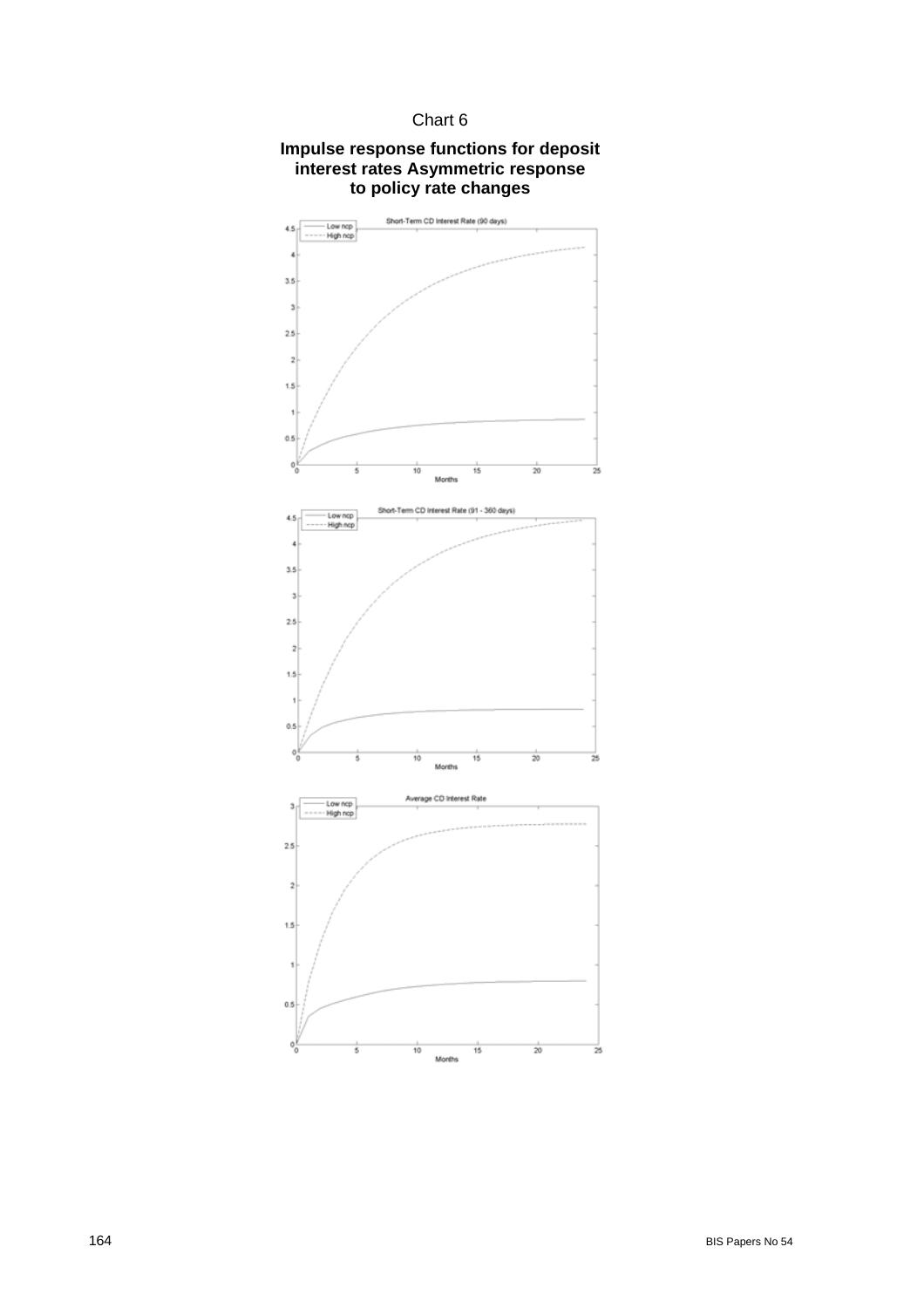### **Appendix 1: Effect of RRs on interest rate pass-through**

Betancourt and Vargas (2009) develop a partial equilibrium model of the deposit and credit markets in which risk-averse banks use deposits (*D*) and central bank credit (*B*) to fund loans (*C*). A fraction *e* of deposits must be held as RRs. Both credit and deposits have a 2-period maturity, whereas central bank credit has a 1-period maturity. This implies that banks face interest rate risk because the cost of part of the funding of credit may change if the central bank moves the policy interest rate (*i<sub>b</sub>*) before loans mature. This risk makes deposit and central bank credit imperfect substitutes. In this setting, Betancourt and Vargas find the following results regarding loan interest rates (*ic*), deposit rates (*id*) and central bank credit  $(B)$ , among others:<sup>1</sup>

$$
\frac{di_c}{de} > 0, \quad \frac{di_d}{de} \ge or \le 0, \quad \frac{dB}{de} > 0
$$

$$
\frac{di_c}{di_{b1}} = \frac{1 + E[i_{b2}] + 2\rho B(1 + i_{b1})Var[i_{b2}]}{1 - \rho(1 + i_{b1})^2 Var[i_{b2}](C_{ic}^D - (1 - e)^2 D_{id}^S)} > 0
$$

$$
\frac{di_{d}}{di_{b1}} = (1 - e) \frac{di_{c}}{di_{b1}} > 0
$$

 $\rho$  is the parameter of constant absolute risk aversion of banks.  $i_{b1}$  and  $i_{b2}$  are the policy interest rates for periods 1 and 2, respectively. Notice that *ib2* is a random variable in the beginning of period 1. The loan demand function  $C^D(i_c)$  depends inversely in lending interest rates:  $C_{i\alpha}^D$  < 0. The deposit supply function  $D^S(i_d)$  depends positively on deposit interest rates: *DS id >0*.

Based on these results, it is possible to calculate the effect of RRs on interest rate pass-

through, namely,  $\frac{\sqrt{m}}{de}$ *di*  $d\left(\frac{di}{dx}\right)$ *b c*  $\bigg)$  $\backslash$  $\overline{\phantom{a}}$  $\setminus$ ſ  $\frac{1}{2}$  and *de di*  $d\left(\frac{di}{d}\right)$ *b d*  $\bigg)$  $\setminus$  $\overline{\phantom{a}}$  $\setminus$ ſ  $\frac{1}{r}$ . Assuming that  $C^D_{ic}$  and  $D^S_{id}$  are constant, these

derivates are:

$$
\frac{d^2 i_c}{di_{b1}de} = \frac{(1 + E[i_{b2}] + 2\rho B(1 + i_{b1})Var[i_{b2}])(2\rho(1 - e)(1 + i_{b1})^2Var[i_{b2}]D_{id}^S)}{(1 - \rho(1 + i_{b1})^2Var[i_{b2}])(C_{ic}^D - (1 - e)^2D_{id}^S)]^2} + \frac{2\rho\left(\frac{dB}{de}\right)(1 + i_{b1})Var[i_{b2}]}{1 - \rho(1 + i_{b1})^2Var[i_{b2}]C_{ic}^D - (1 - e)^2D_{id}^S} > 0
$$

$$
\frac{d^2 i_d}{di_{b1}de} = (1 - e) \frac{d^2 i_c}{di_{b1}de} - \frac{di_c}{di_{b1}} \ge or \le 0
$$

<sup>&</sup>lt;sup>14</sup> A sufficient condition for these results to hold is  $B \ge 0$ .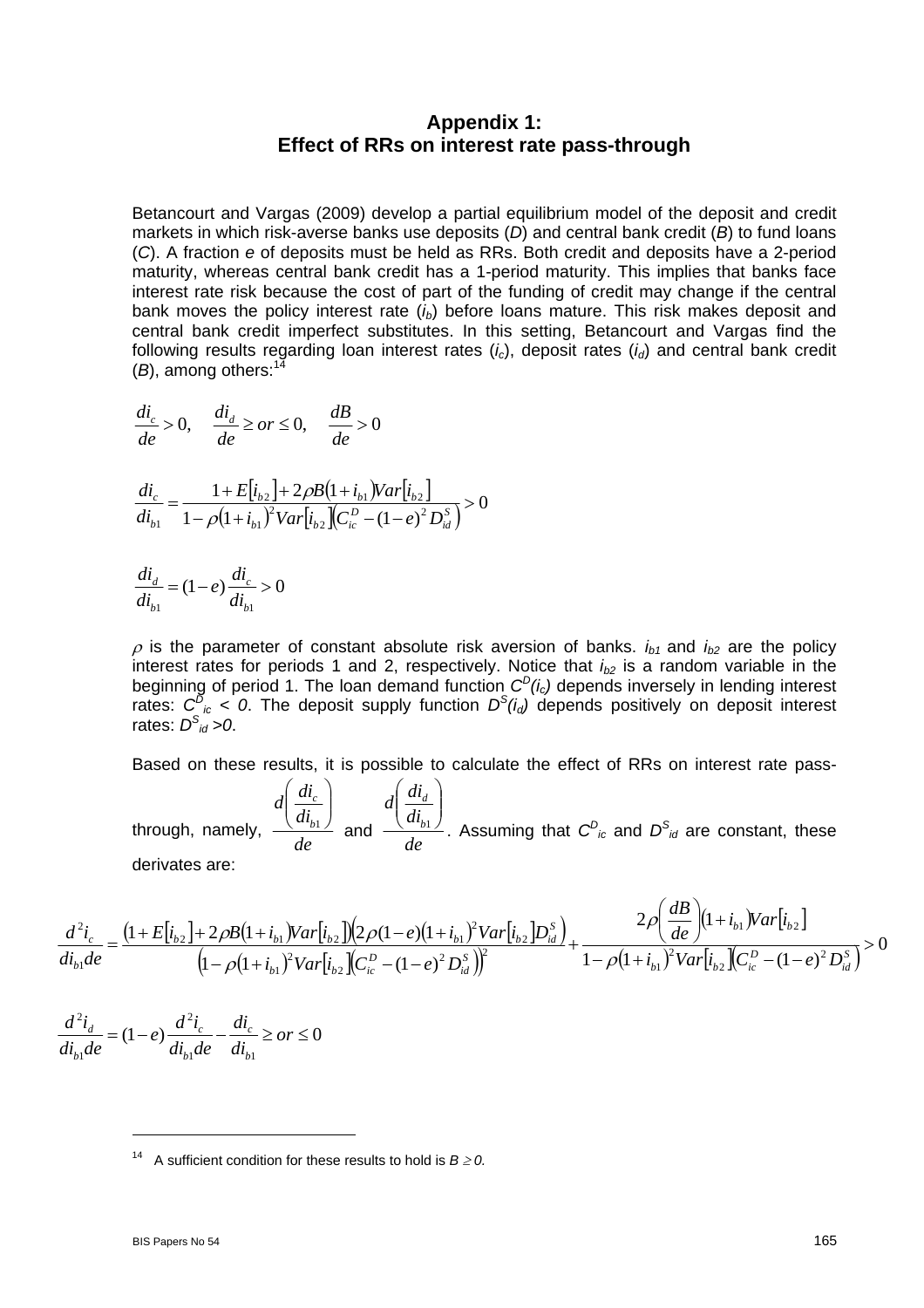Notice that the magnitude of the derivatives *b*1 *c di*  $\frac{di_c}{dx}$ , *b*1 *d*  $\frac{di_d}{di_{b1}}$ ,  $\frac{d^2i_c}{di_{b1}de}$ *b c* 1 2 and  $di_{h}de$  $d^2i$ *b d* 1 2 depends on the

value of central bank credit, *B*. The larger it is, the greater the interest rate pass-through and the impact of RRs on interest rate pass-through.<sup>15</sup> A larger reliance on central bank credit implies a higher response of interest rate risk to policy rate increases.

<sup>&</sup>lt;sup>15</sup> Mathematically, this can be seen in the expressions for the respective derivatives. In the case of the impact of RRs on interest rate pass-through, *de dB* depends positively on B, as shown in Betancourt and Vargas (2009).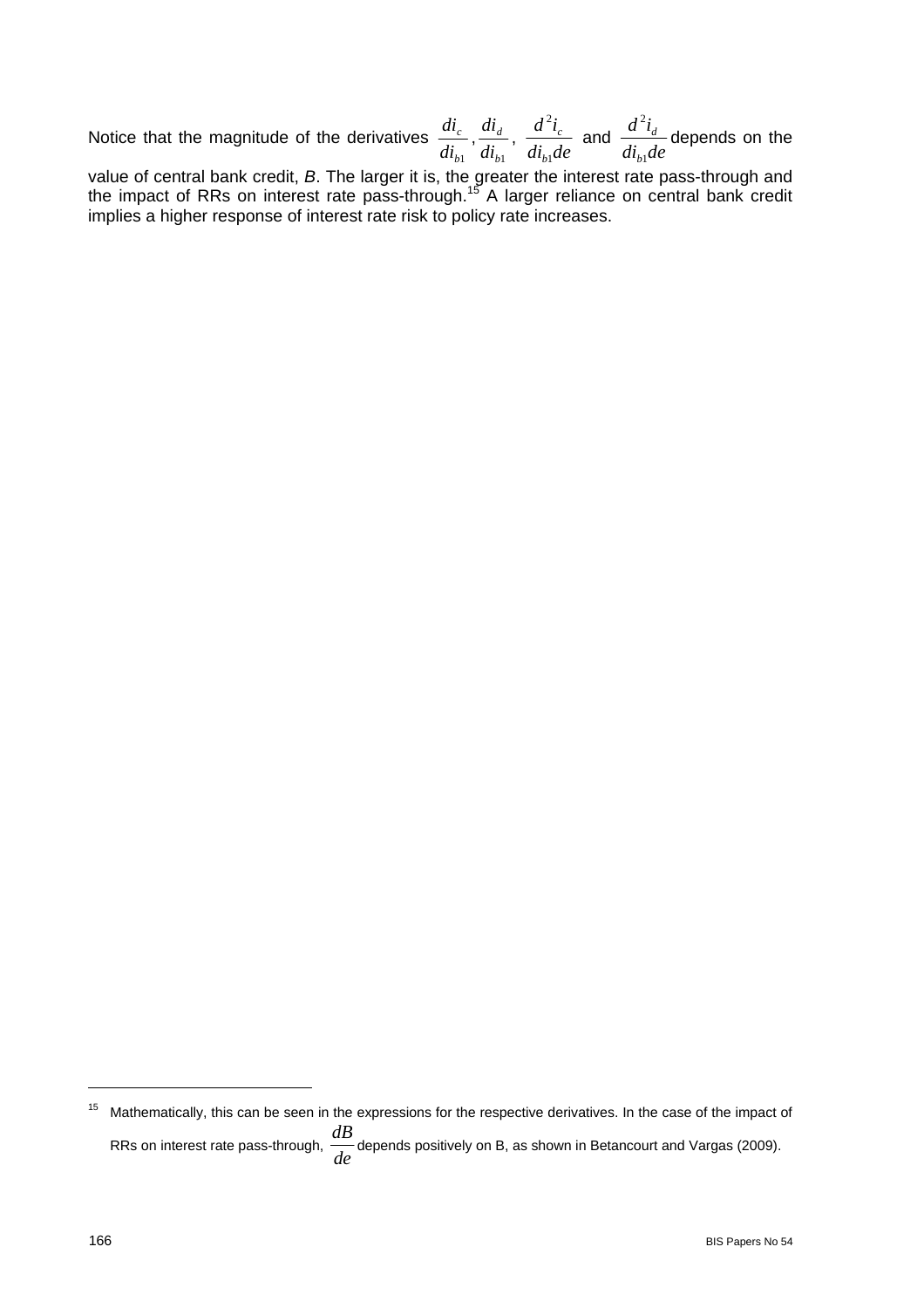### **Appendix 2: Remuneration-adjusted RRs**

The remuneration-adjusted reserve requirement for a particular deposit is the RR ratio without remuneration that yields the same equilibrium prices in quantities in the deposit and credit markets as the official RR ratio with remuneration.

To compute it, the marginal net benefit of a deposit under the official RR ratio with remuneration is equated to the marginal net benefit of a deposit under the remunerationadjusted RR ratio:

Under the official RR ratio, the marginal net benefit of a deposit for a competitive bank is:  $i_c(1-r) - i_d + r$   $i_r - CMg_d - (1-r)$   $CMg_c$ . Here,  $i_c$  is the nominal lending interest rate,  $i_d$  is the nominal deposit interest rate, *CMg<sub>d</sub>* is the marginal "operating" cost of deposits, *CMg<sub>c</sub>* is the marginal "operating" cost of loans, *r* is the required reserve ratio and *ir* is the remuneration on the RR. Under the remuneration-adjustment RR ratio, the marginal net benefit of a deposit for a competitive bank is:  $i_c(1-e)-i_d - CMg_d - (1-e) CMg_c$ . Here, *e* is the remunerationadjusted RR ratio.<sup>16</sup>

For the equilibrium that emerges from both RR regimes to be the same, lending and deposit interest rates as well as deposit and loan volumes (and hence marginal costs) must coincide. Thus, the remuneration-adjusted RR ratio may be found by equating the net marginal benefits in each regime:

$$
e = r \left( 1 - \frac{i_r}{i_c - CMg_c} \right) \tag{A2-1}
$$

If some market power in the loan market or credit risk were allowed, the above expression should be modified as follows:

$$
e = r \left( 1 - \frac{i_r}{\kappa i_c - CMg_c} \right)
$$

Here,  $\kappa \in (0,1)$  represents a "markup" term if there is market power or the fraction of interest that is collected if there is credit risk. Notice that the adjustment basically takes into account the fact that the burden of the RR is smaller the larger RR remuneration, *ir* , and the smaller the marginal revenue of a dollar lent (ie the opportunity cost of the RRs).

The expression for the remuneration-adjusted RR ratio (*e*) may be refined to consider all the details that must be included in the net marginal benefit of deposits. In this paper, the basic formula assuming perfect competition (A2-1) is used as a rough approximation. Still, this simple equation has at least two practical problems for empirical purposes. First, "operational" marginal costs of lending are not observed. And, second, if this measure is used in lending interest rate regressions, there will be a strong correlation by construction, since the lending rate is used in the definition of *e*.

 $16$  Notice that at the bank optimum, both net marginal benefits must be zero.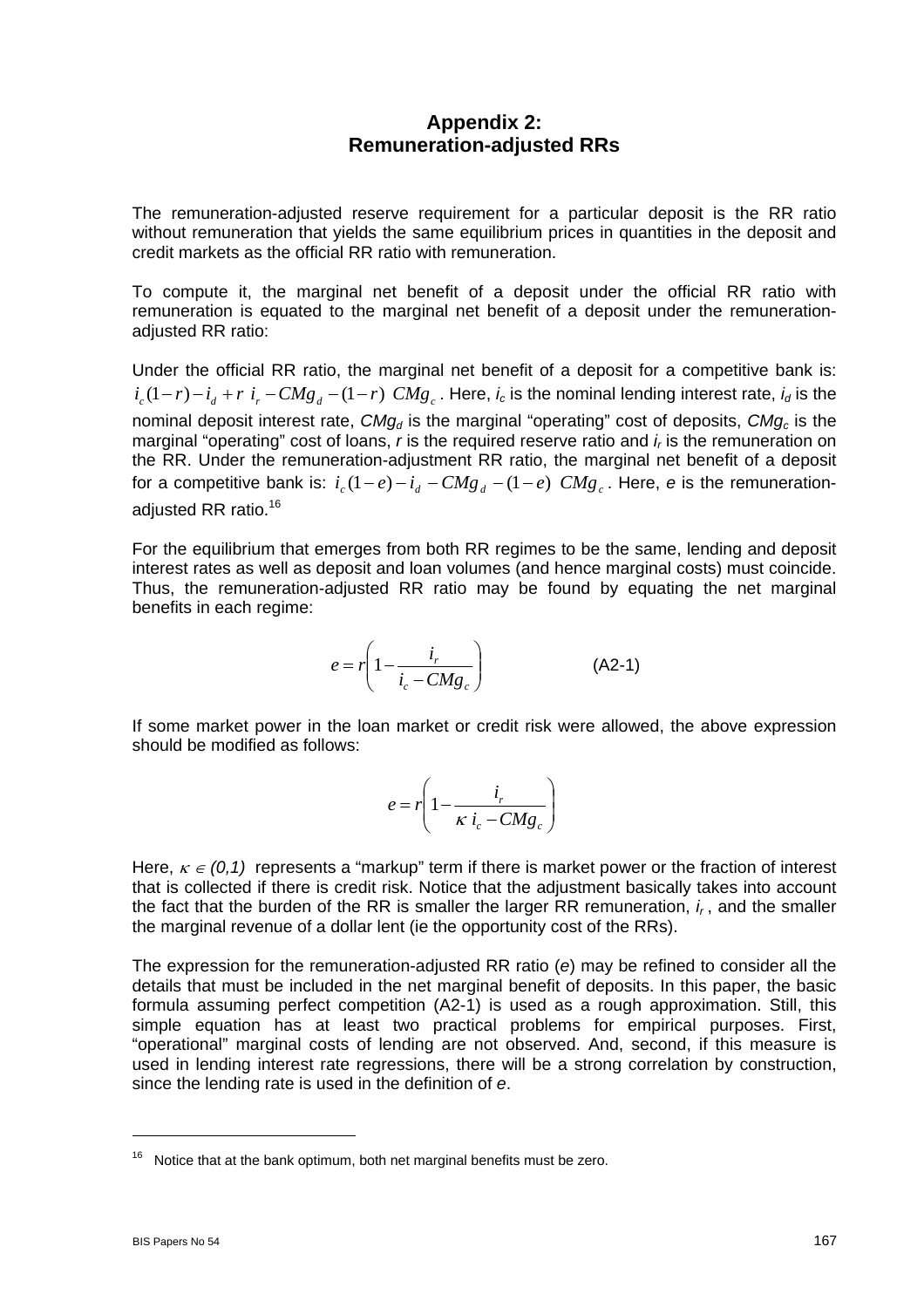The second problem was solved by using the *average* overall lending interest rate for each year of the sample, so that a monthly variation of *e* does not reflect lending interest rate changes. The first problem was solved by re-expressing equation (A2-1) as:

$$
e = r \left( 1 - \frac{i_r}{i_c \left( 1 - \frac{CMg_c}{i_c} \right)} \right) \quad \text{(A2-2)}
$$

and calculating the term *c c i*  $\frac{CMg_c}{1}$  as:

$$
\frac{CMg_c}{i_c} \approx \left(\frac{Total \ Operating \ Cost}{Total \ Loan \ Interest \ Revenue}\right)\left(\frac{Loans}{Total \ Assets}\right)
$$

ie marginal costs of loans are approximated by average costs. The latter, in turn, are estimated on the basis of an attribution of total operating costs<sup>17</sup> to loans according to the fraction of loans in total assets or in the aggregate Loans + Deposits.

Formula (A2-2) was used to calculate the remuneration-adjusted RR ratio for each type of deposit *j = {Checking Accounts and Sight Deposits, Savings Accounts, CD and Bonds with maturities*  $\leq 18$  *months*}. When there were marginal RRs (without remuneration), a weighted average of remuneration-adjusted average and marginal RR ratios was computed using the amounts of deposits subject to average and marginal RRs to construct the weights. Hence, for each month, *t* , and deposit, *j* , in the sample there are estimates of remunerationadjusted RR ratios,  $e_{it}$ .

Finally, two measures of aggregate remuneration-adjusted RR ratios were calculated:

$$
RARR_{h,t} = \sum_{j} \phi_{j,t} \ e_{j,t} \qquad (A2-3)
$$

$$
RARR_{c,t} = \sum_{j} \bar{\phi}_j \quad e_{j,t} \tag{A2-4}
$$

(A2-3) allows for changes in deposit composition over time. In contrast, (A2-4) uses a fixed deposit composition, corresponding to the sample average (May 2002–November 2009).

 $17$  Total operating costs include fees, personnel and depreciation of fixed assets.